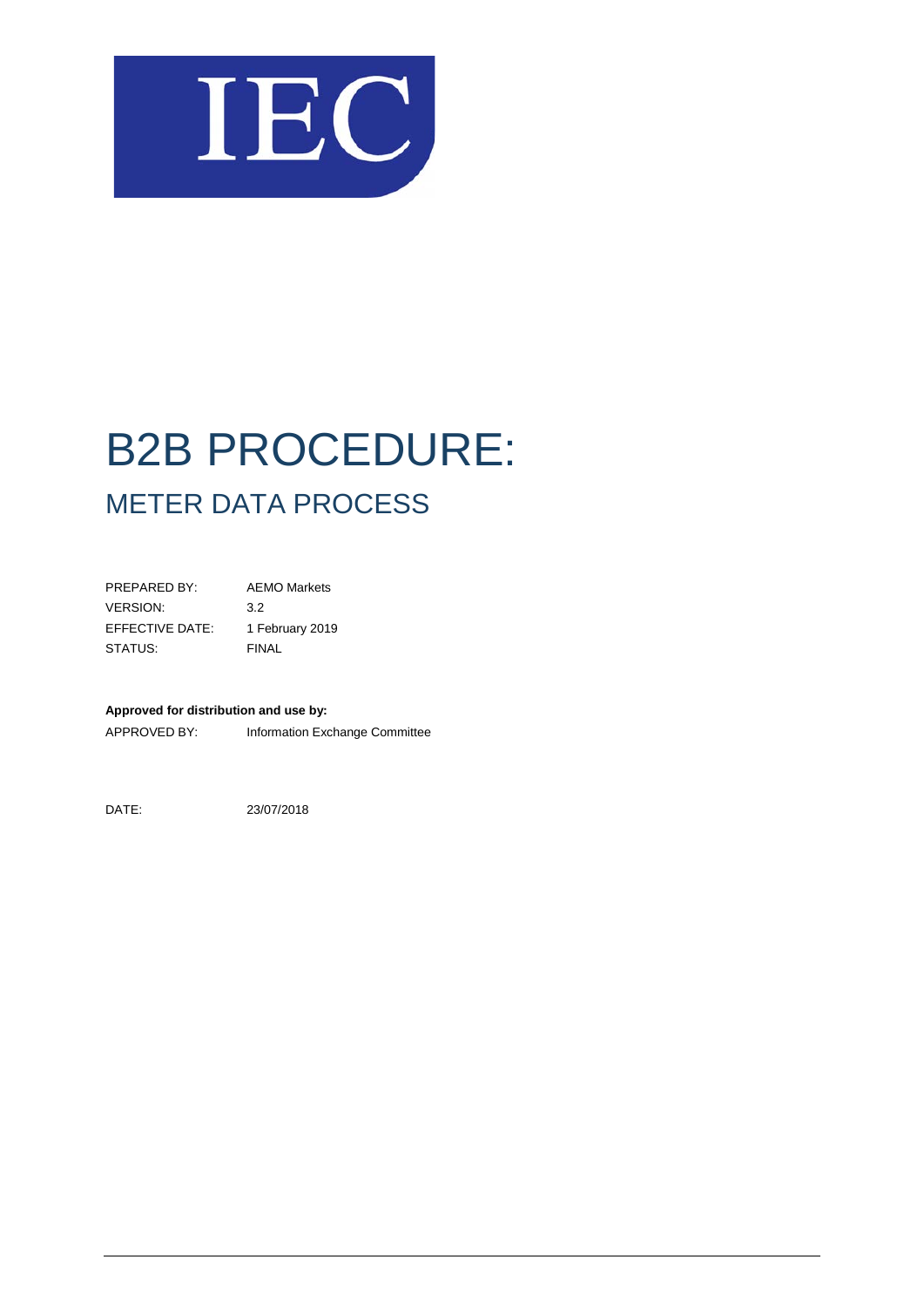

## **VERSION RELEASE HISTORY**

| <b>Version</b> | Date       | Author               | <b>Comments</b>                                                                                                                                                                                                                                                                                                                                       |
|----------------|------------|----------------------|-------------------------------------------------------------------------------------------------------------------------------------------------------------------------------------------------------------------------------------------------------------------------------------------------------------------------------------------------------|
| 2.0            | 13/11/2013 | <b>AEMO</b>          | Updated version numbers and release date to retain version numbering<br>with other B2B Procedures.                                                                                                                                                                                                                                                    |
| 2.1            | 15/05/2014 | AEMO                 | Updated version numbers and release date to retain version numbering<br>with other B2B Procedures.                                                                                                                                                                                                                                                    |
| 2.2            | 21/11/2014 | MSWG/<br><b>AEMO</b> | Minor changes made to section 2.5 and timing requirements for Provide<br>Meter Data Process (section 3.2) added following MSWG review.<br>Updated version numbers and release date to retain version numbering<br>with other B2B Procedures.                                                                                                          |
| 3.0            | 06/03/2017 | AEMO                 | Updated for the following:<br>National Electricity Amendment (Expanding Competition in Metering<br>and Related Services) Rule 2015 No. 12;<br>National Electricity Amendment (Embedded Networks) Rule 2015 No.<br>$\bullet$<br>$15$ ; and<br>National Electricity Amendment (Updating the Electricity B2B<br>$\bullet$<br>Framework) Rule 2016 No. 6. |
| 3.1            | 01/12/2017 | AEMO                 | Updated for IEC B2B Errata                                                                                                                                                                                                                                                                                                                            |
| 3.2            | 01/02/2019 | AEMO                 | Updated version numbers and release date to retain version numbering<br>with other B2B Procedures.                                                                                                                                                                                                                                                    |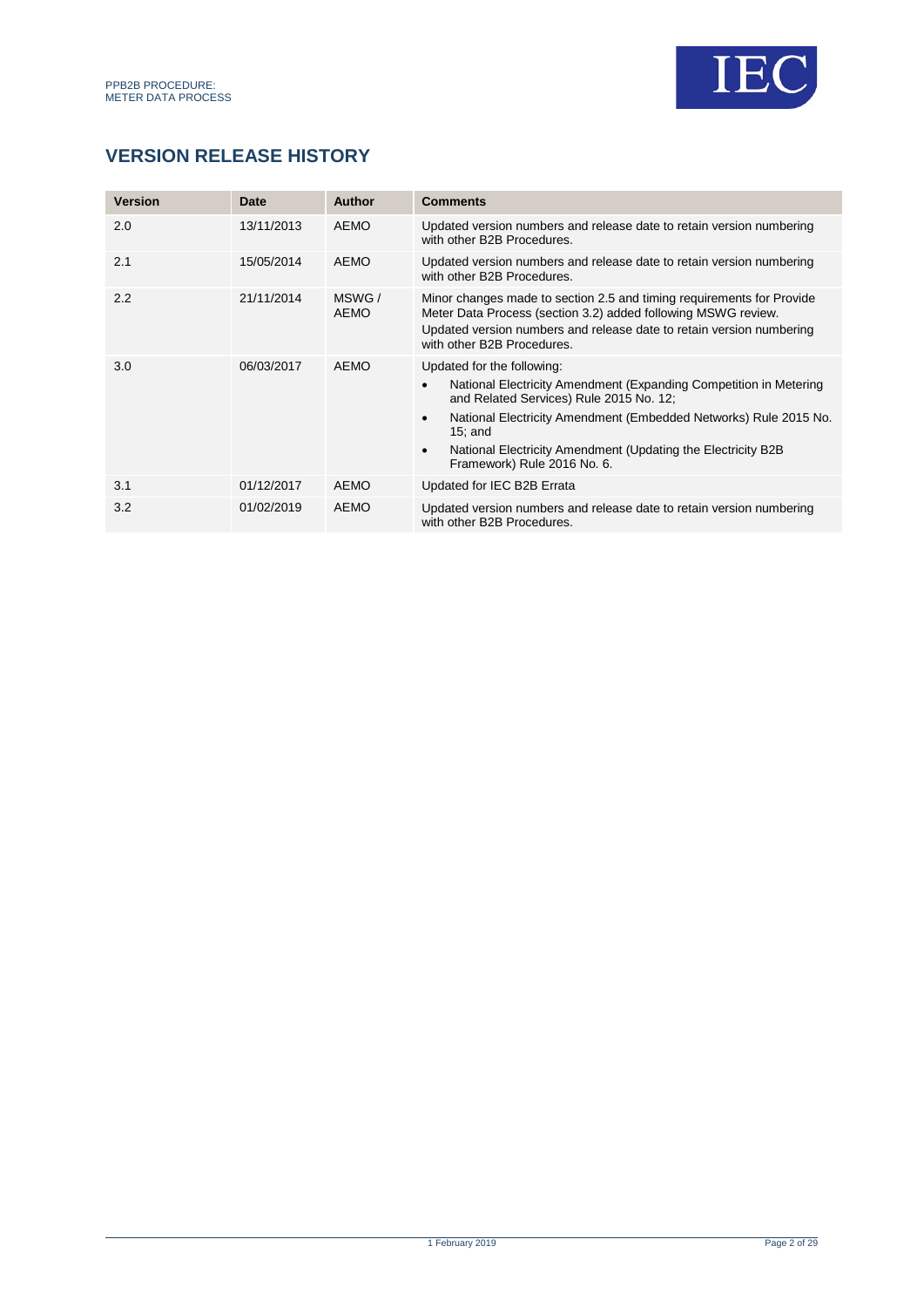

## **CONTENTS**

| 1.   | <b>INTRODUCTION</b>                     | 5  |
|------|-----------------------------------------|----|
| 1.1. | <b>Purpose and Scope</b>                | 5  |
| 1.2. | Definitions and Interpretation          | 5  |
| 1.3. | <b>Related Documents</b>                | 5  |
| 1.4. | <b>Guidance Notes</b>                   | 7  |
| 2.   | <b>BUSINESS COMMUNICATION PROCESSES</b> | 8  |
| 2.1. | Overview                                | 8  |
| 2.2. | <b>Descriptions of Processes</b>        | 8  |
| 2.3. | <b>Diagrams</b>                         | 13 |
| 2.4. | <b>Timing Requirements</b>              | 16 |
| 2.5. | <b>Business Rules</b>                   | 18 |
| 3.   | <b>TRANSACTIONS</b>                     | 21 |
| 3.1. | ProvideMeterDataRequest Data            | 21 |
| 3.2. | VerifyMeterDataRequest Data             | 21 |
| 3.3. | <b>MeterDataNotification Data</b>       | 23 |
| 3.4. | RemoteServiceRequest Data               | 23 |
| 3.5. | RemoteServiceResponse Data              | 24 |
| 3.6. | <b>BusinessAcceptance/Rejection</b>     | 26 |
| 3.7. | <b>Applicable Events</b>                | 27 |

## **TABLES**

| Table 13 BusinessAcceptance/Rejection Data for MeterDataNotification if not Accepted  26 |
|------------------------------------------------------------------------------------------|
|                                                                                          |
|                                                                                          |

# **FIGURES**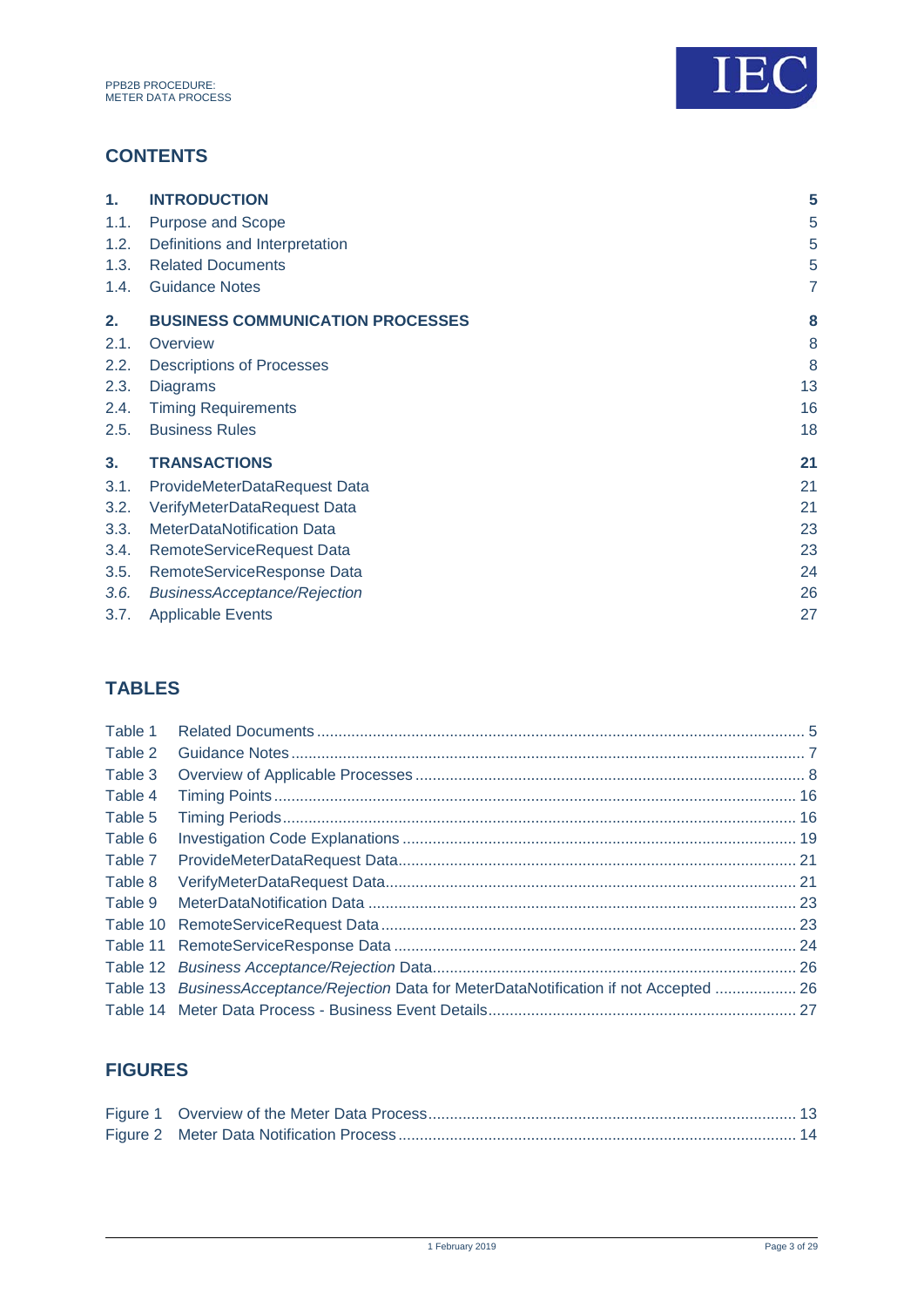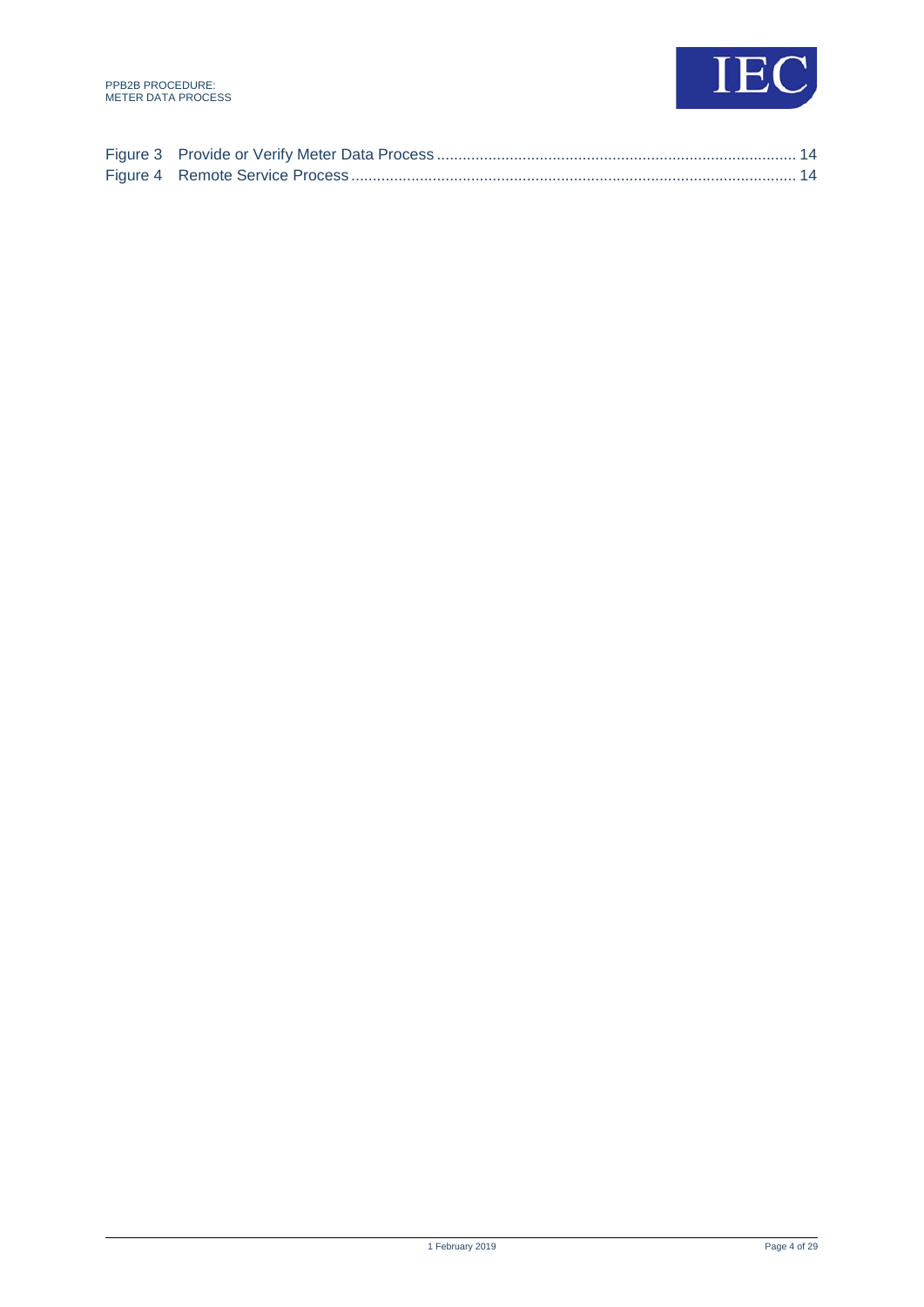

## <span id="page-4-0"></span>**1. INTRODUCTION**

### <span id="page-4-1"></span>**1.1. Purpose and Scope**

- (a) This B2B Procedure: Meter Data Process (Procedure) is published by AEMO in accordance with clause 7.17.3 of the NER and specifies the standard MDFF data request and Remote Service request processes.
- (b) It provides Participants a standard format for:
	- (i) receiving, requesting and querying *meter data*; and
	- (ii) receiving and requesting remote services for on demand reads, scheduling reads and *metering installation* inquiries.

## <span id="page-4-2"></span>**1.2. Definitions and Interpretation**

- (a) The Retail Electricity Market Procedure Glossary and Framework:
	- (i) is incorporated into and forms part of this Procedure; and
	- (ii) should be read with this Procedure.
- (b) In the event of any inconsistency between this Procedure and the B2B Procedure: Technical Delivery Specification, unless this Procedure provides otherwise, the B2B Procedure: Technical Delivery Specification shall prevail to the extent of the inconsistency.
- (c) In the event of any inconsistency between this Procedure and the Metrology Procedure, the Metrology Procedure shall prevail to the extent of the inconsistency.
- (d) In the event of any inconsistency between this Procedure and the Service Level Procedure (MDP), the Service Level Procedure (MDP) shall prevail to the extent of the inconsistency.

## <span id="page-4-3"></span>**1.3. Related Documents**

#### <span id="page-4-4"></span>**Table 1 Related Documents**

| <b>Title</b>                                                                  | Location                                                                                                                                    |
|-------------------------------------------------------------------------------|---------------------------------------------------------------------------------------------------------------------------------------------|
| Retail Electricity Market Procedures -<br>Glossary and Framework              | http://www.aemo.com.au/Electricity/National-Electricity-Market-<br>NEM/Retail-and-metering/Glossary-and-Framework                           |
| <b>B2B Procedure Technical Delivery</b><br>Specification                      | http://www.aemo.com.au/Electricity/National-Electricity-Market-<br>NEM/Retail-and-metering/Business-to-business-procedures                  |
| <b>B2B Procedure Service Order Process</b>                                    | http://www.aemo.com.au/Electricity/National-Electricity-Market-<br>NEM/Retail-and-metering/Business-to-business-procedures                  |
| <b>B2B Procedure Customer and Site Details</b><br><b>Notification Process</b> | http://www.aemo.com.au/Electricity/National-Electricity-Market-<br>NEM/Retail-and-metering/Business-to-business-procedures                  |
| <b>B2B Procedure One Way Notification</b><br><b>Process</b>                   | http://www.aemo.com.au/Electricity/National-Electricity-Market-<br>NEM/Retail-and-metering/Business-to-business-procedures                  |
| Metrology Procedure: Part A                                                   | http://www.aemo.com.au/Electricity/National-Electricity-Market-<br>NEM/Retail-and-metering                                                  |
| Metrology Procedure: Part B                                                   | http://www.aemo.com.au/Electricity/National-Electricity-Market-<br>NEM/Retail-and-metering                                                  |
| Service Level Procedure Meter Data<br><b>Provider Services</b>                | http://www.aemo.com.au/Electricity/National-Electricity-Market-<br>NEM/Retail-and-metering/Metering-procedures-guidelines-and-<br>processes |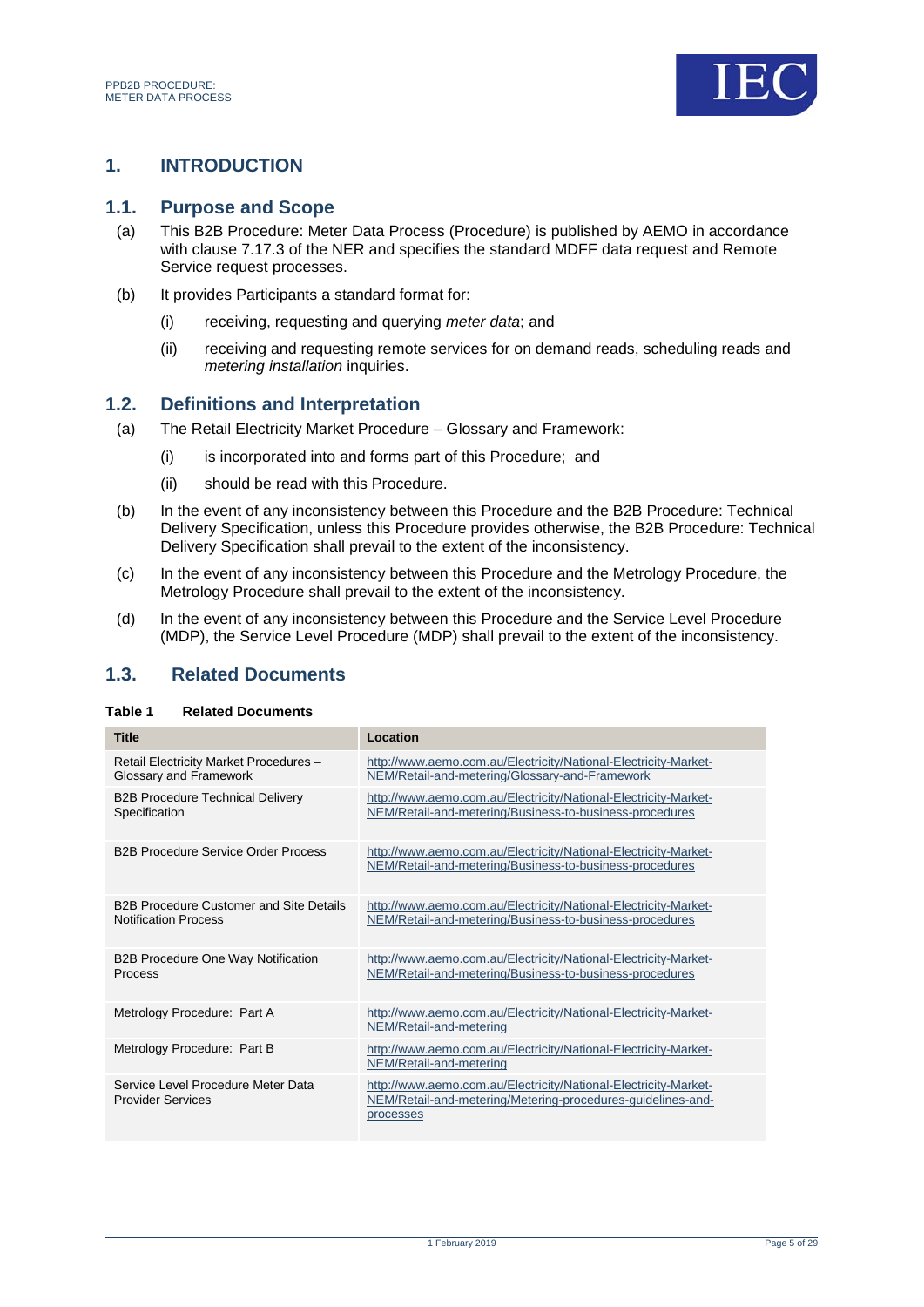



| <b>Title</b>                                                          | Location                                                                                                                                    |
|-----------------------------------------------------------------------|---------------------------------------------------------------------------------------------------------------------------------------------|
| Meter Data File Format Specification<br>NFM12 and NFM13               | http://www.aemo.com.au/Electricity/National-Electricity-Market-<br>NEM/Retail-and-metering/Metering-procedures-guidelines-and-<br>processes |
| <b>B2B Guide</b>                                                      | http://www.aemo.com.au/Electricity/National-Electricity-Market-<br>NEM/Retail-and-metering/Business-to-business-procedures                  |
| NMI Procedure                                                         | http://www.aemo.com.au/Electricity/National-Electricity-Market-<br>NEM/Retail-and-metering/Metering-procedures-guidelines-and-<br>processes |
| <b>MSATS Procedures: CATS Procedure</b><br>Principles and Obligations | http://www.aemo.com.au/Electricity/National-Electricity-Market-<br>NEM/Retail-and-metering/Market-Settlement-and-Transfer-Solutions         |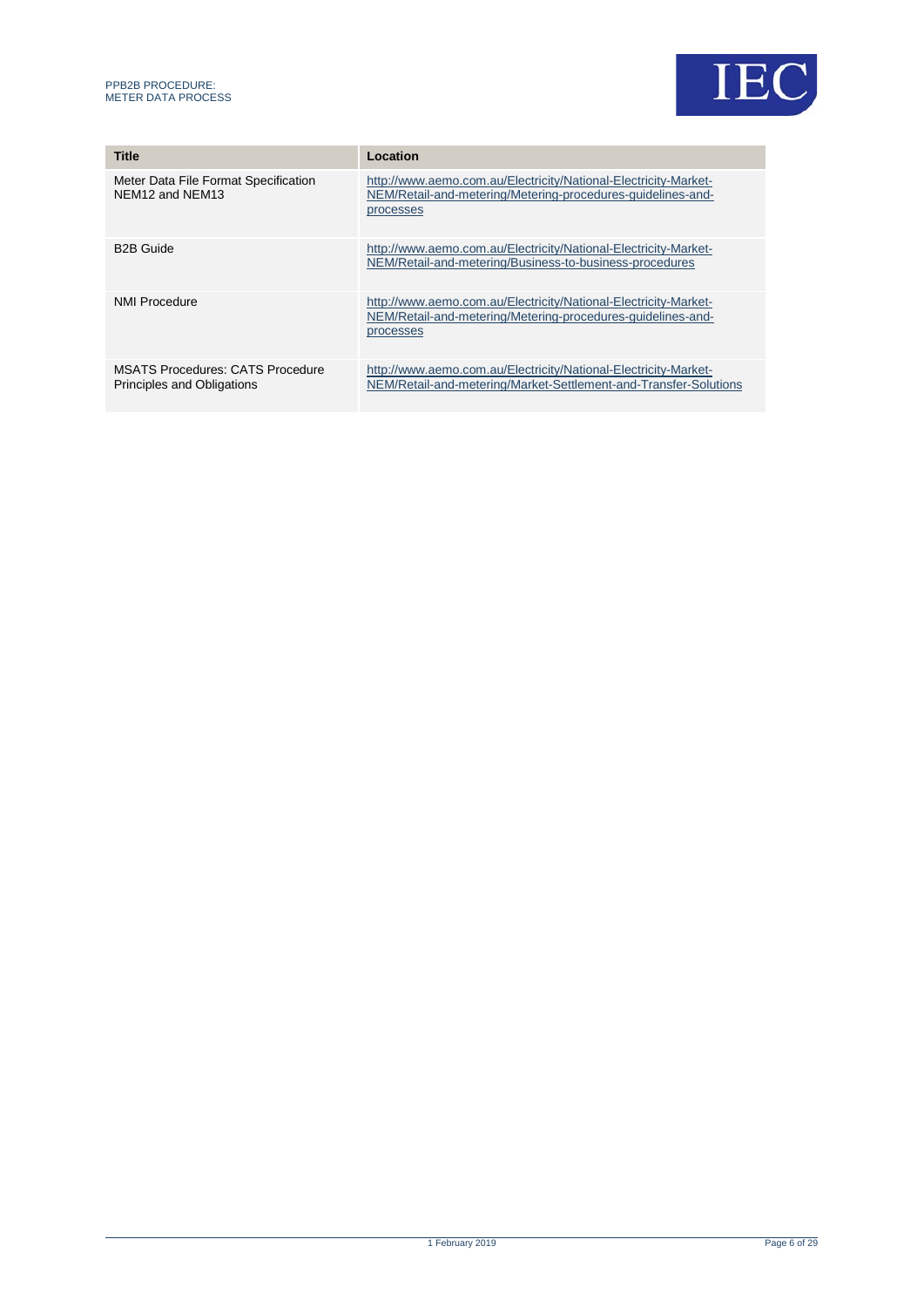

## <span id="page-6-0"></span>**1.4. Guidance Notes**

- (a) This document contains Guidance Notes that provides the reader with a reference point where an obligation for services is provided in the NEM.
- (b) A number of timing requirements that represent common industry practice have also been included. These timings are not associated with the communication of B2B transactions, do not have a head of power and are not enforceable.
- (c) Guidance Notes are indicated by the use of [Guidance Note #] at the commencement of the clause in this procedure and highlighted in grey.
- (d) Table 2 below lists the document or documents for reference.

#### <span id="page-6-1"></span>**Table 2 Guidance Notes**

| <b>Reference</b>   | <b>Document Name</b>                                                                                                      |
|--------------------|---------------------------------------------------------------------------------------------------------------------------|
| [Guidance Note 1]  | This is an accepted or common industry practice that does not reference a specific legal or jurisdictional<br>requirement |
| [Guidance Note 2]  | National Energy Retail Rules (NERR)                                                                                       |
| [Guidance Note 3]  | Service Level Procedure Metering Data Provider Services                                                                   |
| [Guidance Note 4]  | National Electricity Rules (NER)                                                                                          |
| [Guidance Note 5]  | Essential Services Commission (ESC) Electricity Distribution Code (Victoria)                                              |
| [Guidance Note 6]  | Service Level Procedure Metering Provider Services                                                                        |
| [Guidance Note 7]  | Victorian Electricity Distributors Service & Installation Rules                                                           |
| [Guidance Note 8]  | SA Power Networks Service & Installation Rules                                                                            |
| [Guidance Note 9]  | Electricity Distribution Network Code (Queensland)                                                                        |
| [Guidance Note 10] | Metrology Procedures - Part A and Part B                                                                                  |
| [Guidance Note 11] | Electricity Distribution Code (South Australia)                                                                           |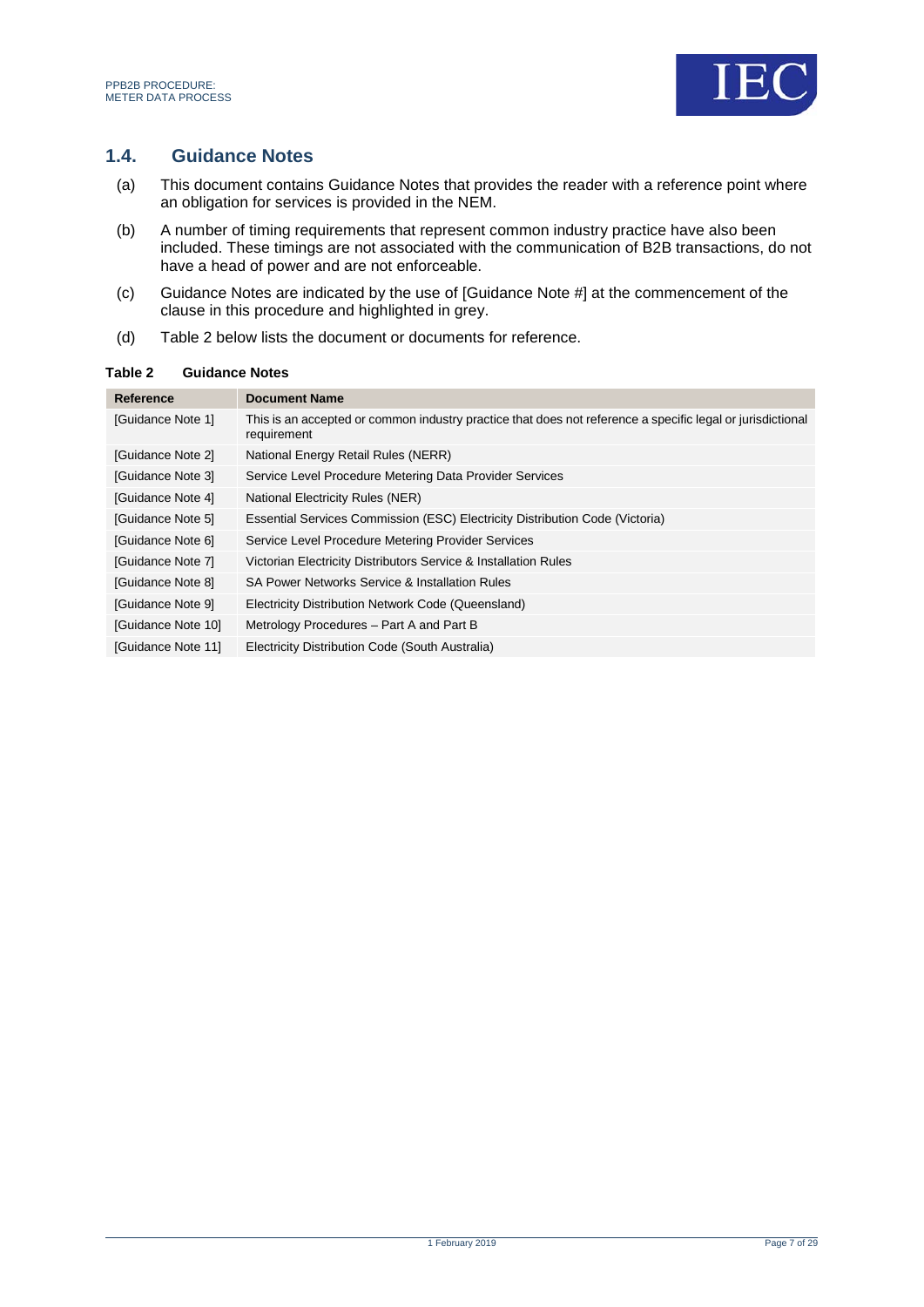

## <span id="page-7-0"></span>**2. BUSINESS COMMUNICATION PROCESSES**

#### <span id="page-7-1"></span>**2.1. Overview**

(a) Table 3 details the processes this Procedure applies to, indicates which Business Documents are used to initiate each type of data request and provides a brief description of each.

| Name of<br><b>Process</b>  | <b>Business Document</b>     | <b>Description</b>                                                                                                                                                                                                                                                     |
|----------------------------|------------------------------|------------------------------------------------------------------------------------------------------------------------------------------------------------------------------------------------------------------------------------------------------------------------|
| Meter Data<br>Notification | <b>MeterDataNotification</b> | A delivery mechanism of MDFF data from<br>an MDP.                                                                                                                                                                                                                      |
|                            |                              | Includes Scheduled Meter Readings,<br>Meter Readings taken by an MDP in<br>response to a ServiceOrderRequest and<br>other MDFF data (such as Estimations).                                                                                                             |
|                            |                              | The type of data that may be requested by<br>an Initiator using<br>ProvideMeterDataRequest or<br>VerifyMeterDataRequest.                                                                                                                                               |
| Provide Meter<br>Data      | ProvideMeterDataRequest      | An Initiator can request the provision of the<br>latest version of MDFF data held by the<br>Recipient. It does not involve the<br>investigation of problems with MDFF data.<br>It is not to be used to request meter data<br>under the Meter Data Provision Procedure. |
| Verify Meter Data          | VerifyMeterDataRequest       | An Initiator can query MDFF data to<br>ensure that the latest version is being<br>supplied. Normally initiated after a<br>ProvideMeterDataRequest has been<br>completed.                                                                                               |
| <b>Remote Service</b>      | <b>RemoteServiceRequest</b>  | An Initiator can request from a Recipient<br>with whom they have a contract for<br>service, an on demand read, a meter<br>installation inquiry or scheduled read.                                                                                                      |
| <b>Remote Service</b>      | <b>RemoteServiceResponse</b> | A Recipients response to a<br>RemoteServiceRequest.                                                                                                                                                                                                                    |

#### <span id="page-7-3"></span>**Table 3 Overview of Applicable Processes**

## <span id="page-7-2"></span>**2.2. Descriptions of Processes**

#### **2.2.1. General**

- (a) Upon receipt of a ProvideMeterDataRequest, VerifyMeterDataRequest, or RemoteServiceRequest a Recipient must return a *BusinessReceipt* to the Initiator.
- (b) Upon receipt of a MeterDataNotification from an Initiator, a Recipient must return a *BusinessReceipt* to the Initiator to confirm the receipt of that MeterDataNotification.

#### **2.2.2. Meter Data Notification Process**

- (a) [Guidance Note 3 and Guidance Note 10] An Initiator must provide MDFF Data to Recipients pursuant to the Metrology Procedure and Service Level Procedure (MDP).
- (b) MDFF Data must be provided by way of a MeterDataNotification.
- (c) The Recipient must then send a *BusinessAcceptance/Rejection* to the Initiator as follows:
	- (i) A *BusinessAcceptance/Rejection* with *Status* of "Accept" must be used to indicate acceptance, including the format of the MDFF Data but excluding the business content of the MDFF Data, and that the entire file has been accepted.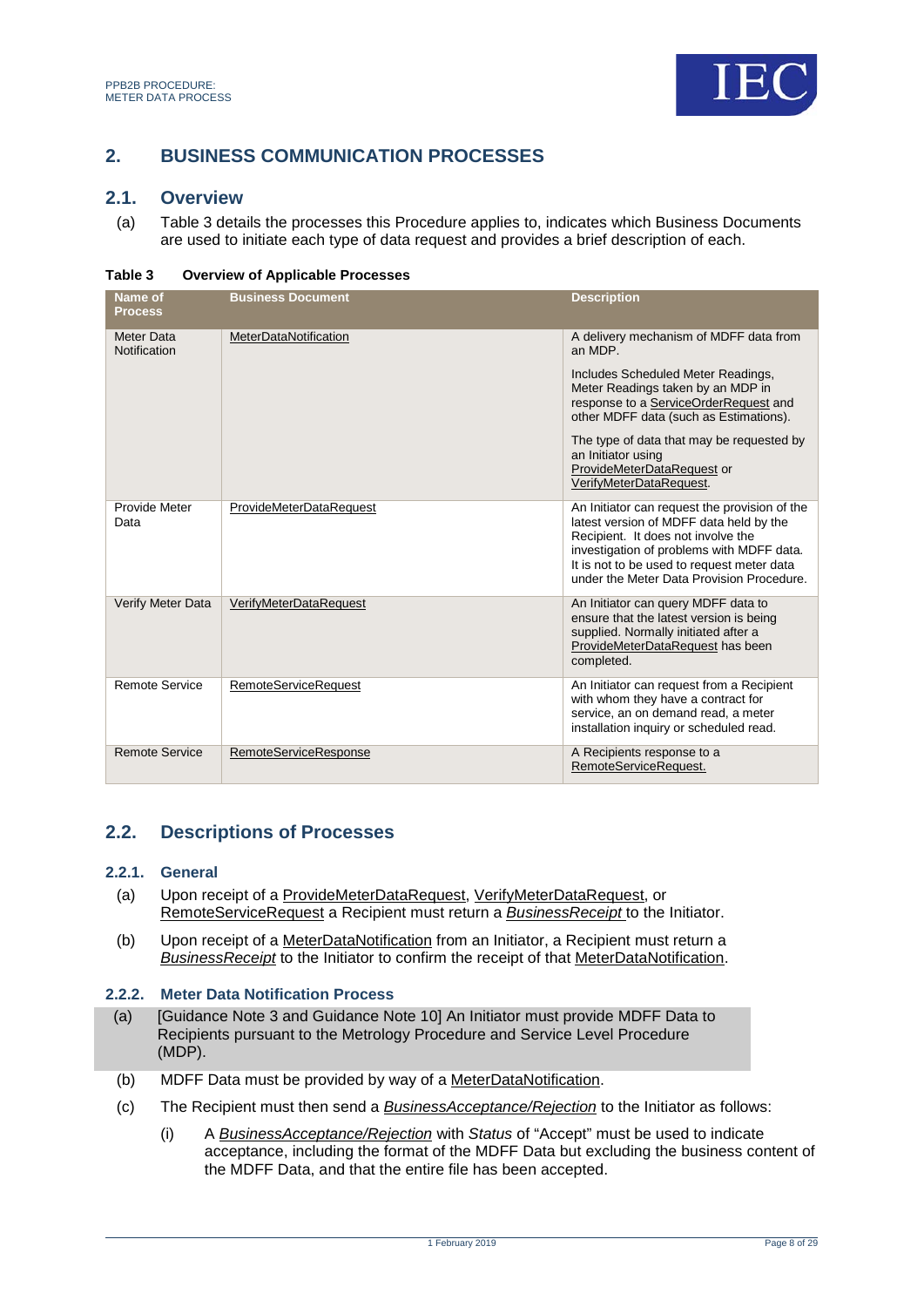

(ii) A *BusinessAcceptance/Rejection* with *Status* of "Reject" must be used to indicate rejection, including the format of the MDFF Data but excluding the business content, and that the entire file has been rejected.

[Guidance Note 1] Upon receipt of the *BusinessAcceptance/Rejection* the Initiator must resolve the problem and resend the data if appropriate. If the file format is invalid, the Initiator must resolve the problem and resend the data if appropriate, otherwise the Initiator must communicate the results of the investigation to the Recipient who sent the *BusinessAcceptance/Rejection*.

(iii) A *BusinessAcceptance/Rejection* with *Status* of "Partial" must be used to indicate a rejection, excluding the business content of the MDFF Data that relates to only part of the file. This is indicated by *KeyInfo* fields with one or more line numbers. The data to be returned by the Initiator must include all data relating to each *NMI* that relates to a line number in the *BusinessAcceptance/Rejection*.

[Guidance Note 1] Upon receipt of the *BusinessAcceptance/Rejection* the Initiator must investigate the rejection and determine if it is valid. If it is valid, the Initiator must resolve the problem and resend the data. If the rejection is not valid, the Initiator must communicate the results of the investigation to the Recipient who sent the *BusinessAcceptance/Rejection*.

- (iv) If the error relates to the business content of the MDFF Data, the file should be accepted by the Recipient via a *BusinessAcceptance/Rejection*. Queries regarding the MDFF Data must be communicated via either a ProvideMeterDataRequest or a VerifyMeterDataRequest.
- (v) The term "business content" in the above refers to the types of issues covered by the *InvestigationCodes* used in VerifyMeterDataRequests.

#### **2.2.3. Provide Meter Data Process**

- (a) An Initiator may commence the Provide Meter Data Process if they require:
	- (i) MDFF Data to which they are entitled to under the NER and the NERR;
	- (ii) historical *metering data* to which they are entitled under the CATS Procedure or a Jurisdictional instrument; or
	- (iii) a Recipient to re-send specified MDFF Data.
- (b) Upon receipt of a ProvideMeterDataRequest, a Recipient must respond to the Initiator as follows:
	- (i) If the Recipient is able to fully satisfy the ProvideMeterDataRequest, the Recipient must send a *BusinessAcceptance/Rejection* with a *Status* of "Accept" and send a MeterDataNotification in response to the ProvideMeterDataRequest; or
	- (ii) If the Recipient can partially satisfy the ProvideMeterDataRequest, the Recipient must send a *BusinessAcceptance/Rejection* with a *Status* of "Partial" and send a MeterDataNotification in response to the ProvideMeterDataRequest. The Recipient must provide appropriate *EventCodes* and associated details in the BusinessAcceptance/Rejection to explain why the ProvideMeterDataRequest cannot be fully satisfied. The *EventCodes* in the *BusinessAcceptance/Rejection* must have a *Severity* of "Information"; or
	- (iii) If the Recipient is unable to satisfy the ProvideMeterDataRequest, the Recipient must send a *BusinessAcceptance/Rejection* with a *Status* of "Reject" and must not send a MeterDataNotification in response to the ProvideMeterDataRequest. The Recipient must provide appropriate *EventCodes* and associated details in the *BusinessAcceptance/Rejectio*n to explain why the ProvideMeterDataRequest cannot be satisfied. The *EventCodes* in the *BusinessAcceptance/Rejection* must have a Severity of "Error".
- (c) [Guidance Note 1] If the *BusinessAcceptance/Rejectio*n transaction sent by a Recipient indicates a problem (using an appropriate *EventCode*) with the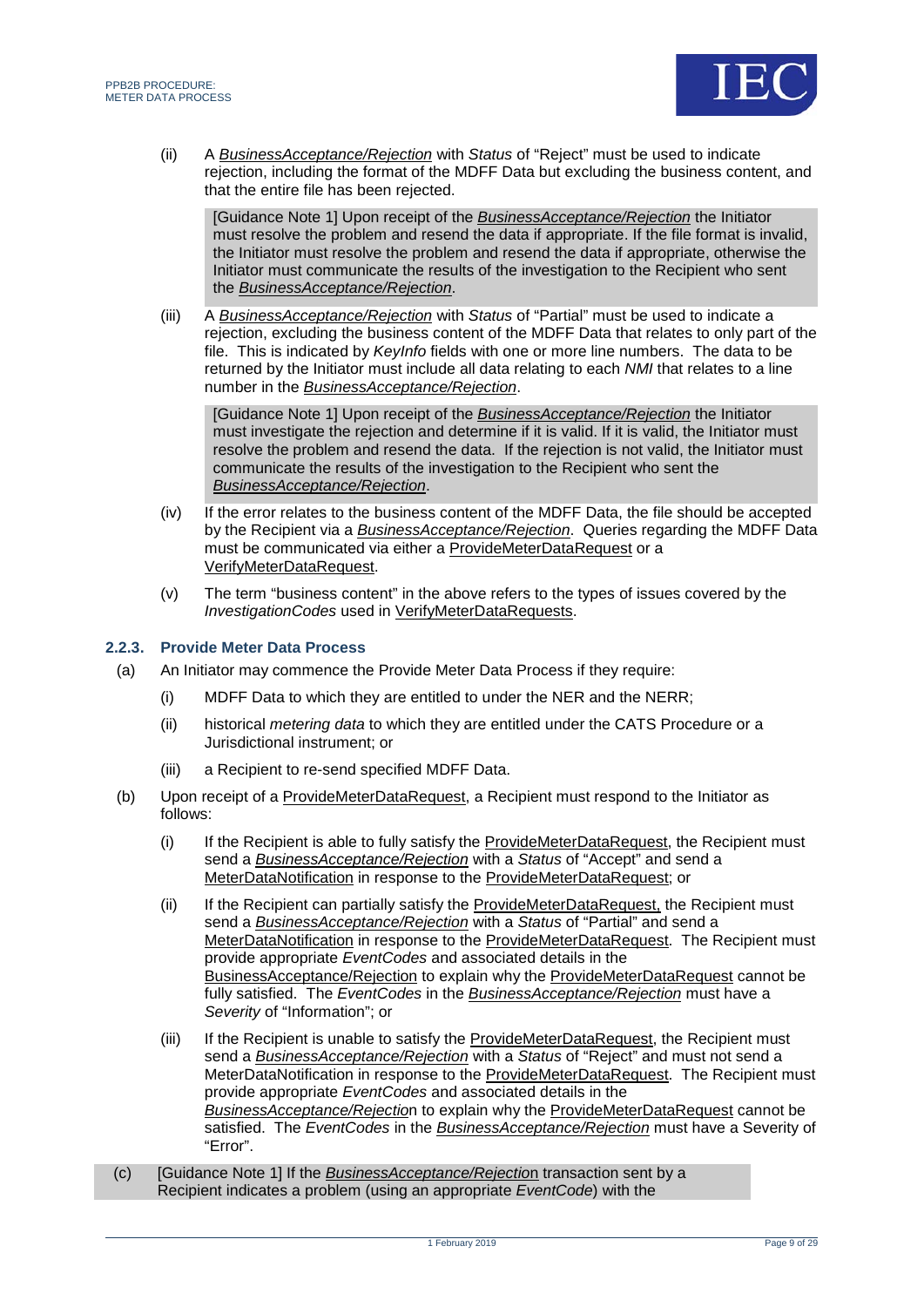

ProvideMeterDataRequest, the Initiator must use reasonable endeavours to resolve the problem and provide a new ProvideMeterDataRequest or VerifyMeterDataRequest, if appropriate.

- (d) Where a MeterDataNotification is provided in response to a ProvideMeterDataRequest the Recipient must ensure that the MeterDataNotification contains the MDFF Data requested in the ProvideMeterDataRequest for that *RequestID*.
- (e) The Initiator must respond to a MeterDataNotification with *BusinessReceipt* and *BusinessAcceptance/Rejection* transactions.
- (f) [Guidance Note 1] If the *BusinessAcceptance/Rejection* transaction for a MeterDataNotification has a *Status* of "Reject" or "Partial", the Recipient must use reasonable endeavours to resolve the problem which may include providing the correct MDFF Data to the Initiator in a new MeterDataNotification, if appropriate. Any additional MeterDataNotification which is dealing with a problem from a previous MeterDataNotification must have the same *RequestID* as in the original MeterDataNotification.
- (g) Refer to section 2.4 for timings.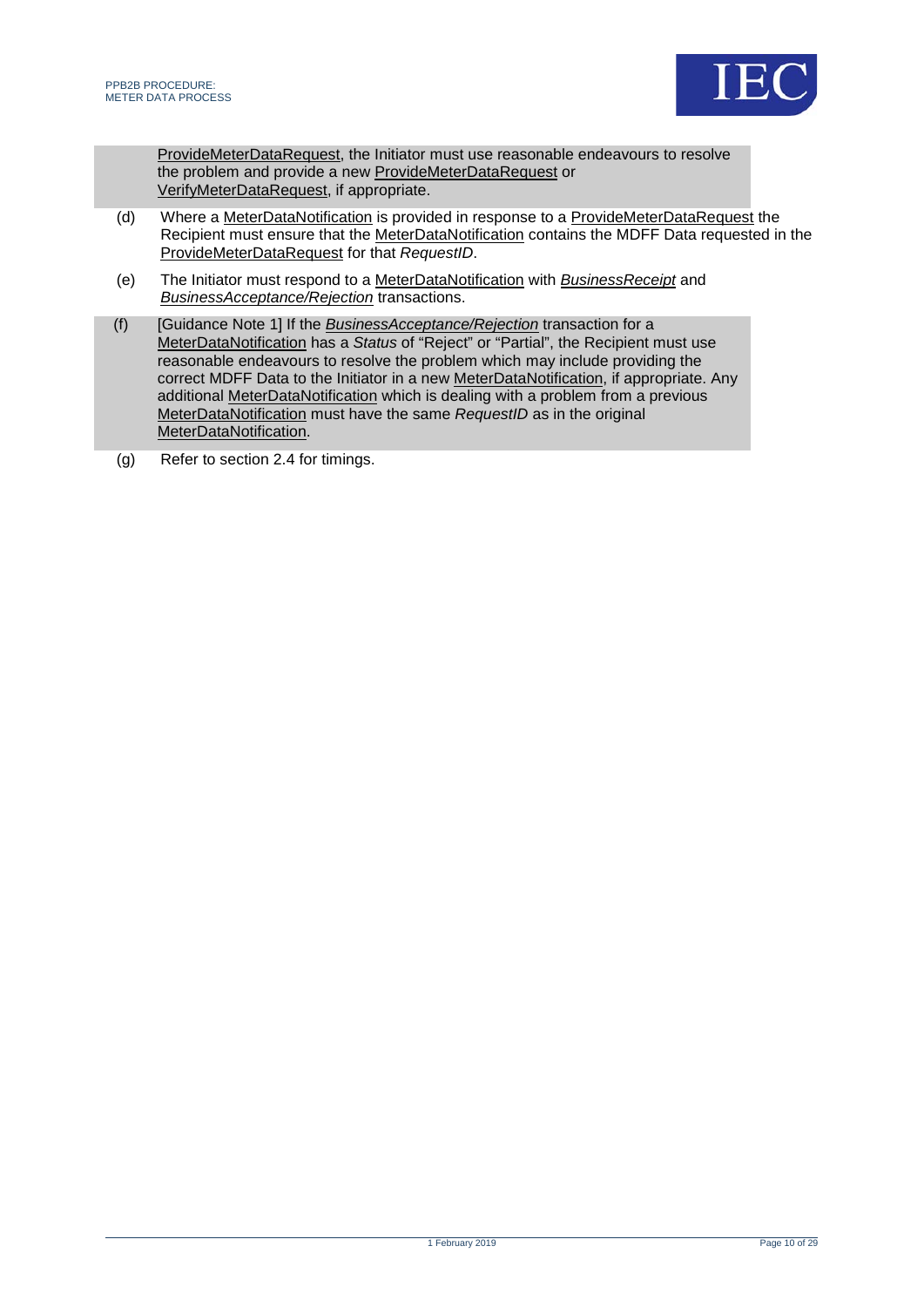

#### **2.2.4. Verify Meter Data Process**

- (a) An Initiator may commence the Meter Data Verification Process if:
	- (i) the MDFF Data specified in the MeterDataNotification is erroneous; or
	- (ii) the response provided to a previous ProvideMeterDataRequest or VerifyMeterDataRequest that has not resolved their query.
- (b) An Initiator must ensure that a VerifyMeterDataRequest sent to a Recipient contains sufficient details to enable the Recipient to investigate and resolve the Initiator's query.
- (c) Upon receipt of a VerifyMeterDataRequest, a Recipient must use reasonable endeavours to verify the MDFF data which is the subject of the Initiator's VerifyMeterDataRequest. The required verifications consists of a re-validation of the MDFF without the requirement to perform a field visit.
- (d) Upon completion by the Recipient of the verification required by paragraph (c), the Recipient must respond to the Initiator who sent the VerifyMeterDataRequest as follows:
	- (i) If the Recipient is able to fully satisfy the VerifyMeterDataRequest, the Recipient must send a *BusinessAcceptance/Rejection* with a *Status* of "Accept" and send a MeterDataNotification in response to the VerifyMeterDataRequest; or
	- (ii) If the Recipient can partially satisfy the VerifyMeterDataRequest, the Recipient must send a *BusinessAcceptance/Rejection* with a *Status* of "Partial" and send a MeterDataNotification in response to the VerifyMeterDataRequest. The Recipient must provide appropriate *EventCodes* and associated details in the *BusinessAcceptance/Rejection* to explain why the VerifyMeterDataRequest cannot be fully satisfied. The *EventCodes* in the *BusinessAcceptance/Rejection* must have a *Severity* of "Information" or "Error"; or
- (e) If the Recipient is unable to satisfy the VerifyMeterDataRequest, the Recipient must send a *BusinessAcceptance/Rejection* with a *Status* of "Reject" and must not send a MeterDataNotification in response to the VerifyMeterDataRequest. The Recipient must provide appropriate *EventCodes* and associated details in the *BusinessAcceptance/Rejection* to explain why the VerifyMeterDataRequest cannot be satisfied. The *EventCodes* in the *BusinessAcceptance/Rejection* must have a *Severity* of "Error".

[Guidance Note 1] If the *BusinessAcceptance/Rejection* transaction indicates a problem (using an appropriate *EventCode*) with the VerifyMeterDataRequest, the Initiator must use reasonable endeavours to resolve the problem which may include providing a new VerifyMeterDataRequest, if appropriate.

- (f) Where a MeterDataNotification is provided in response to a VerifyMeterDataRequest the Recipient must ensure that the MeterDataNotification contains the MDFF Data requested in the VerifyMeterDataRequest for that *RequestID*.
- (g) An Initiator must respond to the MeterDataNotification with *BusinessReceipt* and *BusinessAcceptance/Rejection* transactions.
- (h) [Guidance Note 1] If the *BusinessAcceptance/Rejection* transaction for a MeterDataNotification has a *Status* of "Reject" or "Partial", the Initiator must use reasonable endeavours to resolve the problem which may include providing the correct MDFF Data to the Initiator in a new MeterDataNotification, if appropriate. Any additional MeterDataNotification which is dealing with a problem from a previous MeterDataNotification must have the same *RequestID* as in the original MeterDataNotification.
- (i) Refer to section [2.4](#page-15-0) for timings.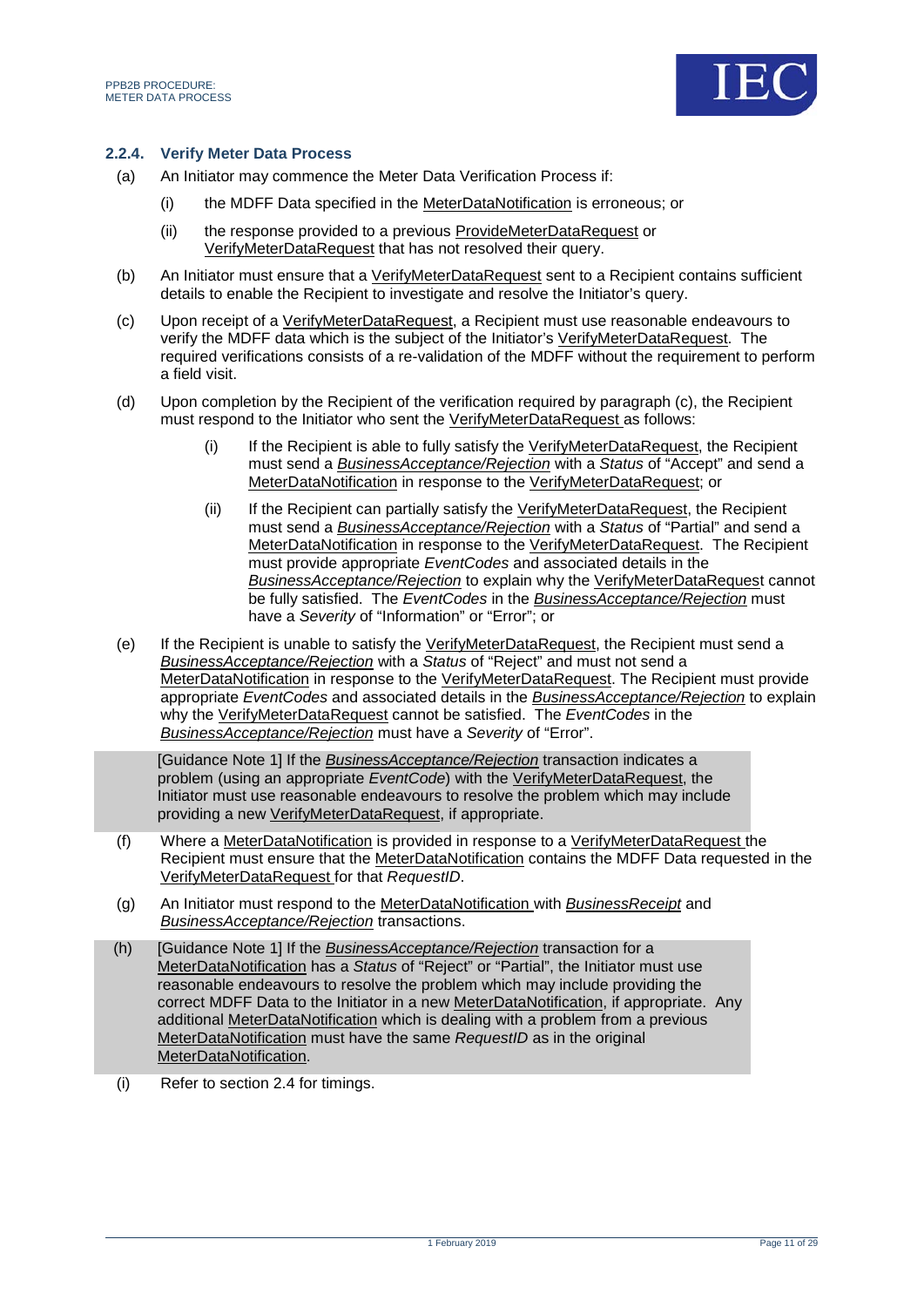

### **2.2.5. Remote Service Process**

- (a) [Guidance Note 1] Prior to commencing the use of the Remote Service Process the Initiator and Recipient must agree the scope of the service(s) and the format of the response to the service request.
- (b) An Initiator may commence a RemoteServiceRequest process if they:
	- (i) [Guidance Note 4] are authorised to receive the requested information and
	- (ii) Require remote retrieval of information from a specified metering installation, or
	- (iii) require a reading on demand, or
	- (iv) require a scheduled reading to commence, end or change.
- (c) Upon receipt of a RemoteServiceRequest, a Recipient must respond to the Initiator who sent the RemoteServiceRequest, as follows:
	- (i) If the Recipient is able to fully satisfy the RemoteServiceRequest, the Recipient must send a *BusinessAcceptance/Rejection* with a *Status* of "Accept" and send a RemoteServiceResponse, in response to the RemoteServiceRequest; or
	- (ii) If the Recipient is unable to satisfy the RemoteServiceRequest, the Recipient must send a *BusinessAcceptance/Rejection* with a *Status* of "Reject" and must not send a RemoteServiceResponse in response to the RemoteServiceRequest. The Recipient must provide appropriate *EventCodes* and associated details in the *BusinessAcceptance/Rejection* to explain why the RemoteServiceRequest cannot be satisfied. The *EventCodes* in the *BusinessAcceptance/Rejection* must have a *Severity* of "Error".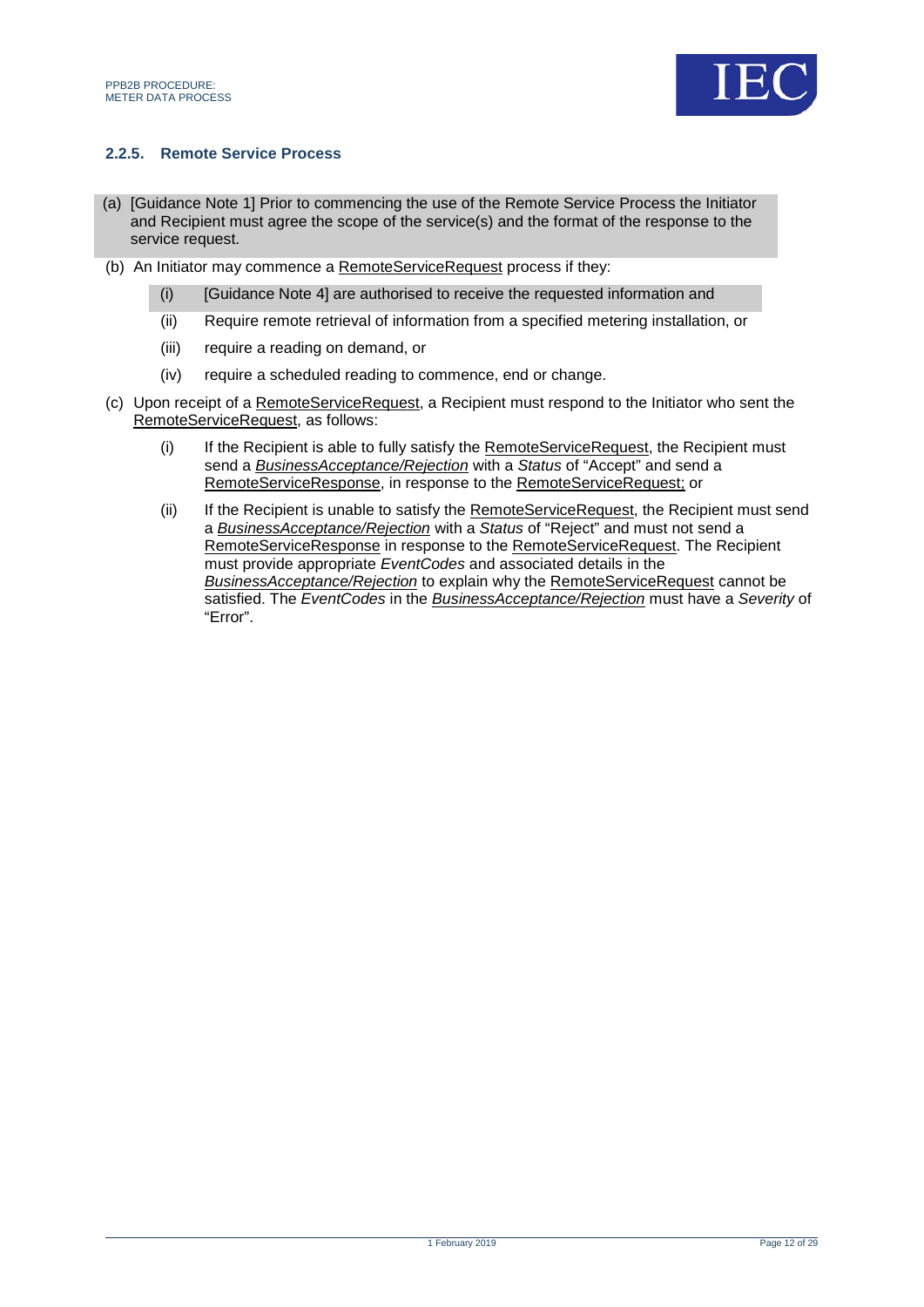PPB2B PROCEDURE: METER DATA PROCESS



## <span id="page-12-0"></span>**2.3. Diagrams**

Each of the five processes described in section [2.2](#page-7-2) are illustrated in Figures 1-4:

<span id="page-12-1"></span>**Figure 1 Overview of the Meter Data Process**

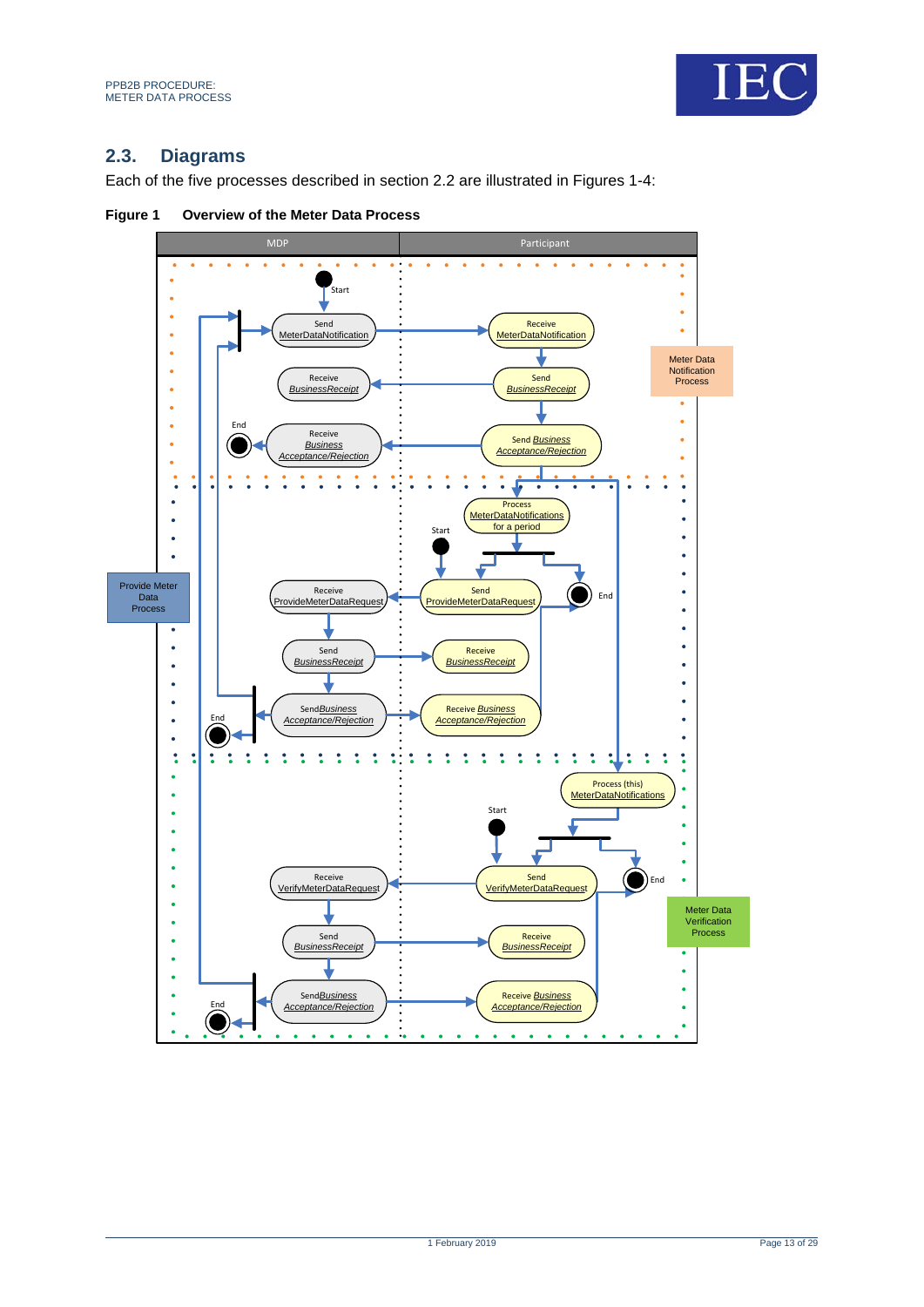

<span id="page-13-0"></span>



<span id="page-13-1"></span>



<span id="page-13-2"></span>**Figure 4 Remote Service Process**

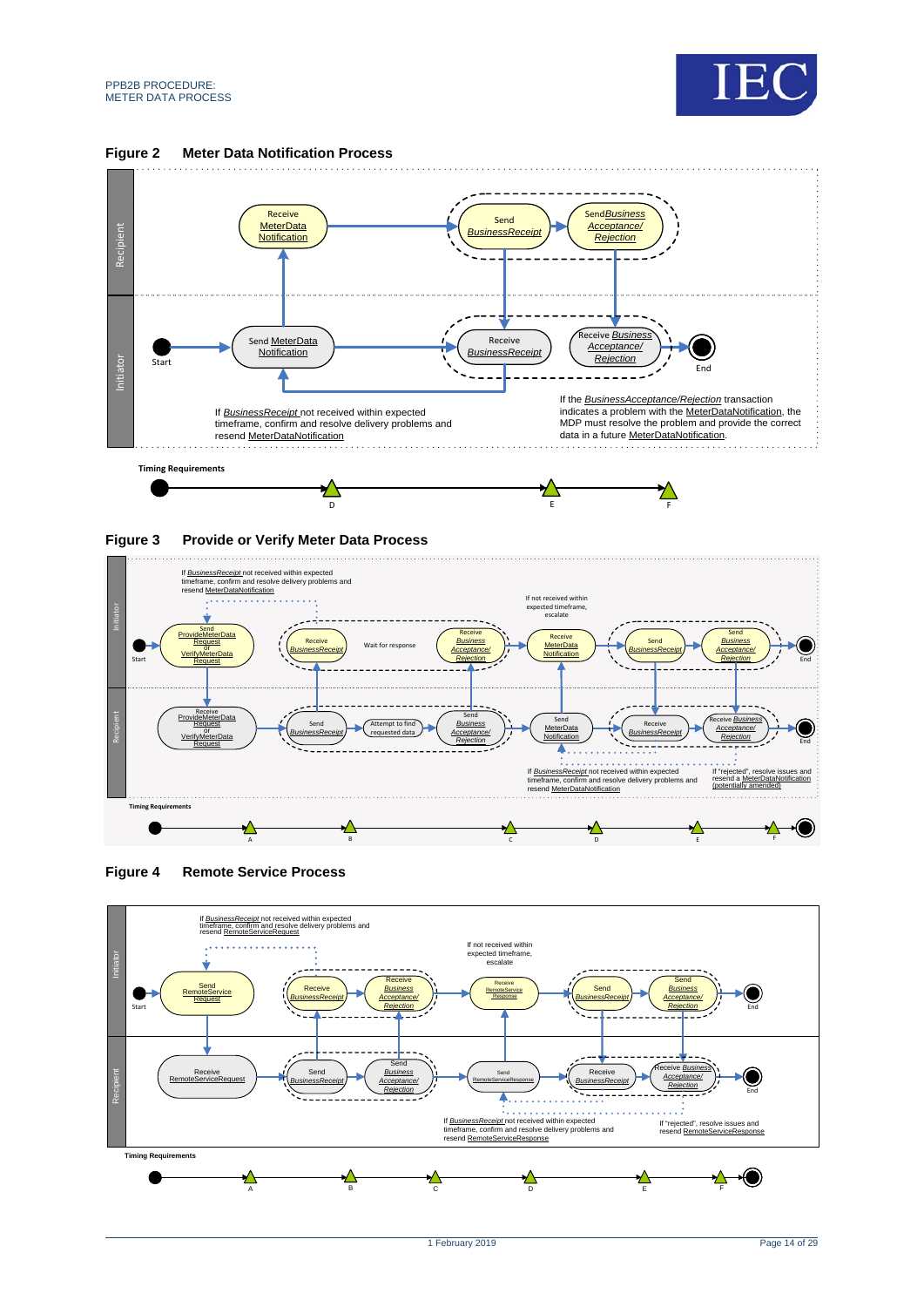

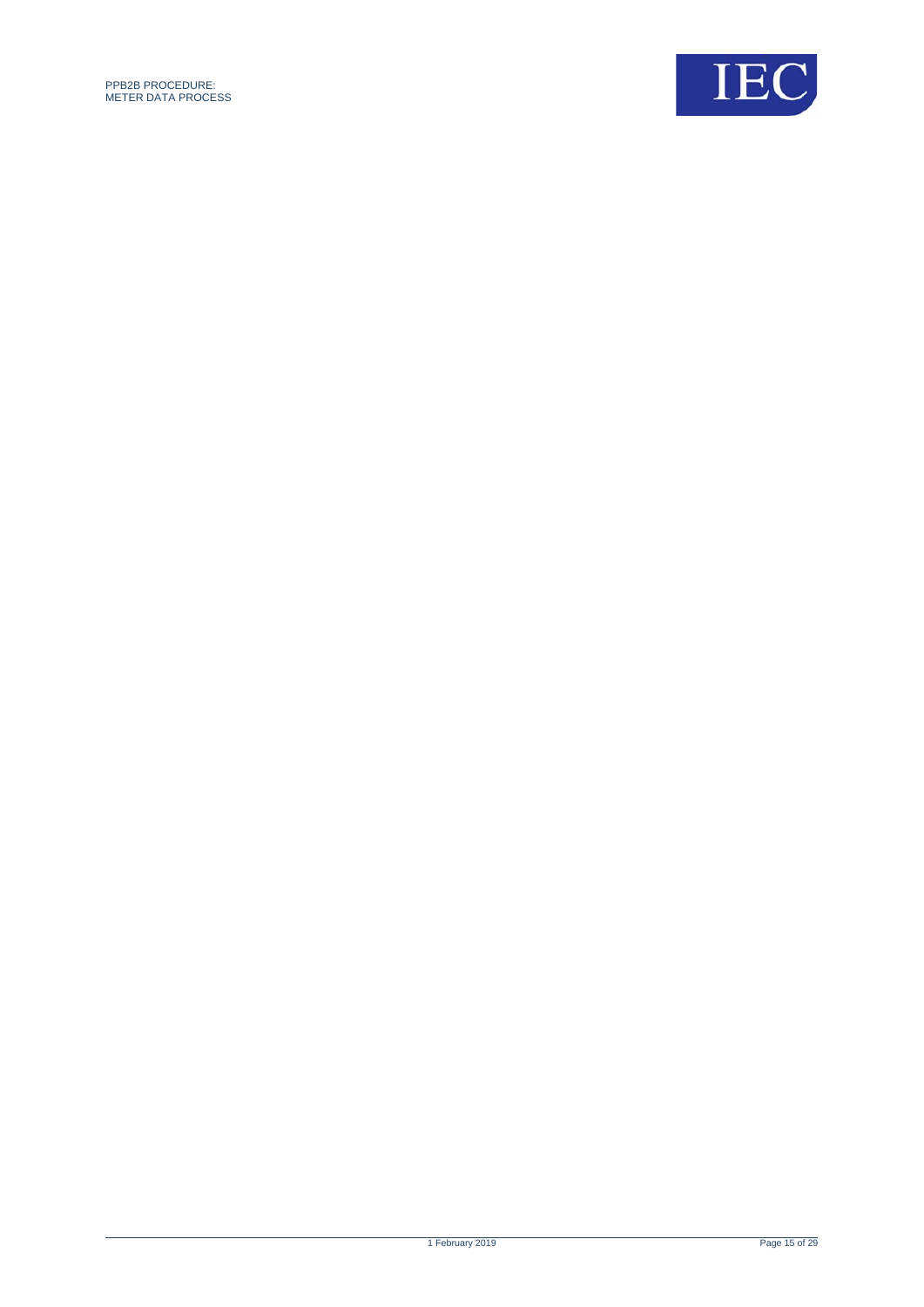

## <span id="page-15-0"></span>**2.4. Timing Requirements**

The Timing Points associated with each of the processes described in section [2.3](#page-12-0) are illustrated as points A to F in Figures 1-4 and are defined in table 4 and the associated Timing Periods are defined in table 5.

<span id="page-15-1"></span>

| Table 4<br><b>Timing Points</b>                                            |                     |                                                                                                                  |  |  |  |
|----------------------------------------------------------------------------|---------------------|------------------------------------------------------------------------------------------------------------------|--|--|--|
|                                                                            | <b>Timing Point</b> | <b>Definition</b>                                                                                                |  |  |  |
|                                                                            | $\overline{A}$      | When the Initiator issues a Request to the Recipient.                                                            |  |  |  |
|                                                                            | B                   | When the Initiator receives a Business Receipt from the Recipient.                                               |  |  |  |
|                                                                            | C                   | When the Recipient is attempting to satisfy the initiators Request and sends a<br>BusinessAcceptance/Rejection.  |  |  |  |
|                                                                            | D                   | When the Recipient sends a BusinessAcceptance/Rejection for a Request to the Initiator.                          |  |  |  |
| E<br>When the Recipient sends a Notification or Response to the Initiator. |                     |                                                                                                                  |  |  |  |
|                                                                            | F                   | When the Recipient receives a BusinessAcceptance/Rejection for a Notification or Response from the<br>Initiator. |  |  |  |

<span id="page-15-2"></span>

| Table 5 |  | <b>Timing Periods</b> |
|---------|--|-----------------------|
|         |  |                       |

| <b>Timing Period</b>                                                 | <b>Definition</b>                                                                                                                                                                                                                             | <b>Usage</b>                                                                                                                                                                                                                                                                                                                         |
|----------------------------------------------------------------------|-----------------------------------------------------------------------------------------------------------------------------------------------------------------------------------------------------------------------------------------------|--------------------------------------------------------------------------------------------------------------------------------------------------------------------------------------------------------------------------------------------------------------------------------------------------------------------------------------|
| <b>BusinessReceipt for</b><br><b>Requests</b>                        | This is from the Initiator sending the Request to<br>the receipt of a BusinessReceipt by the Initiator.<br>Commences at Timing Point A and ends at<br>Timing Point B.                                                                         | Used by the Initiator to determine whether the<br>Request has been received and can be read.<br>If the Business Receipt has not been received<br>before the expiry of this timing period the<br>Initiator may escalate the non-receipt and/or<br>resend the original request.                                                        |
| BusinessAcceptance/<br><b>Rejection for Requests</b>                 | This is from the Initiator sending the Request to<br>the receipt of a BusinessAcceptance/Rejection<br>for the Request by the Recipient.<br>Commences at Timing Point A and ends at<br>Timing Point C.                                         | Used by the Initiator to determine whether a<br>Request has been accepted by the Recipient.<br>If the BusinessAcceptance/Rejection has not<br>been received before the expiry of this Timing<br>Period, the Initiator may escalate the non-<br>receipt.                                                                              |
| MeterDataNotification/<br>Response for<br>Requests                   | This is from the Initiator sending a Request to<br>the Initiator receiving the associated<br>MeterDataNotification or Response from the<br>Recipient.<br>Commences at Timing Point A and ends at D.                                           | If the MeterDataNotification or Response has<br>not been received before the expiry of this<br>Timing Period, the Initiator may escalate the<br>non-receipt.                                                                                                                                                                         |
| <b>BusinessReceipt for</b><br>MeterDataNotification/<br>Response     | This is from the Recipient sending the<br>MeterDataNotification or Response to the receipt<br>of a BusinessReceipt by the Recipient.<br>Commences at Timing Point D and ends at<br>Timing Point E.                                            | Used by the Recipient to determine whether a<br>MeterDataNotification or Response has been<br>received and can be read.<br>If the BusinessReceipt has not been received<br>before the expiry of this timing period the<br>Recipient may escalate the non-receipt and/or<br>resend the original MeterDataNotification or<br>Response. |
| BusinessAcceptance/<br>Rejection for<br><b>MeterDataNotification</b> | This is the period from the Recipient sending the<br>MeterDataNotification or Response to the receipt<br>of a BusinessAcceptance/Rejection for the<br>Request by the Recipient.<br>Commences at Timing Point D and ends at<br>Timing point F. | Used by the Recipient to determine whether a<br>MeterDataNotification or Response has been<br>accepted by the Initiator.<br>If the BusinessAcceptance/Rejection has not<br>been received before the expiry of this Timing<br>Period, the Recipient may escalate the non-<br>receipt.                                                 |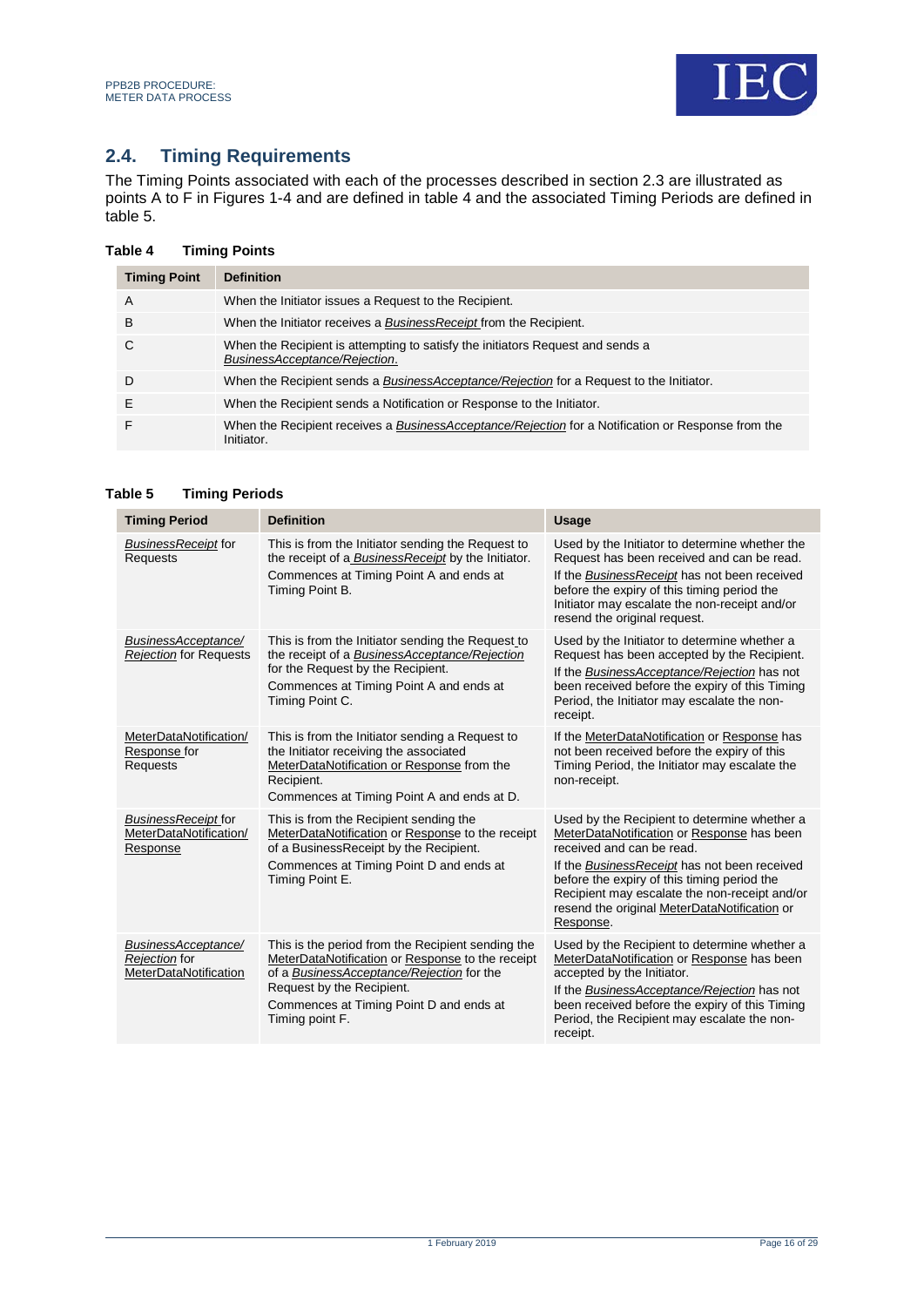

#### **2.4.1. Timing Requirements for Business Signals**

(a) The Timing Requirements for a *BusinessReceipt* and a *BusinessAcceptance/Rejection* other than those detailed in section [2.4.2](#page-16-0) are as specified in the B2B Procedure: B2B Technical Delivery Specification.

#### <span id="page-16-0"></span>**2.4.2. Timing Requirement for Normal MeterDataNotification Process**

(a) An Initiator must send a MeterDataNotification within the timeframe specified in Jurisdictional instruments, contractual arrangements and the Service Level Procedure (MDP).

#### **2.4.3. Timing Requirement for ProvideMeterDataRequest and VerifyMeterDataRequest**

[Guidance Note 1] Unless otherwise agreed between the parties the timings for PMD and VMD will be as follows:

- (a) An Initiator must not issue a ProvideMeterDataRequest relating to a scheduled reading event until:
	- (i) The Fourth Business Day following the read event for remotely read *metering installations*;
	- (ii) The Sixth Business Day following the published Next Scheduled Read Date for manually read *metering installations*; and
	- (iii) The Seventh Business Day of the calendar month for the previous month's MDFF data, for Controlled Unmetered Devices.
- (b) An Initiator must not issue a ProvideMeterDataRequest, relating to a ServiceOrderRequest for a manually read *metering installation* until the fourth Business Day following the receipt of the completed ServiceOrderResponse.
- (c) Where a Recipient is required to send a MeterDataNotification in response to a ProvideMeterDataRequest, the Recipient must send the MeterDataNotification within one Business Day of receiving the ProvideMeterDataRequest.
- (d) Where a Recipient is required to send a MeterDataNotification in response to a VerifyMeterDataRequest, the Recipient must send the MeterDataNotification within five Business Days of receiving the VerifyMeterDataRequest.

#### **2.4.4. Timing Requirement for RemoteServiceRequest**

(a) All timings are as agreed between the Recipient and the Initiator.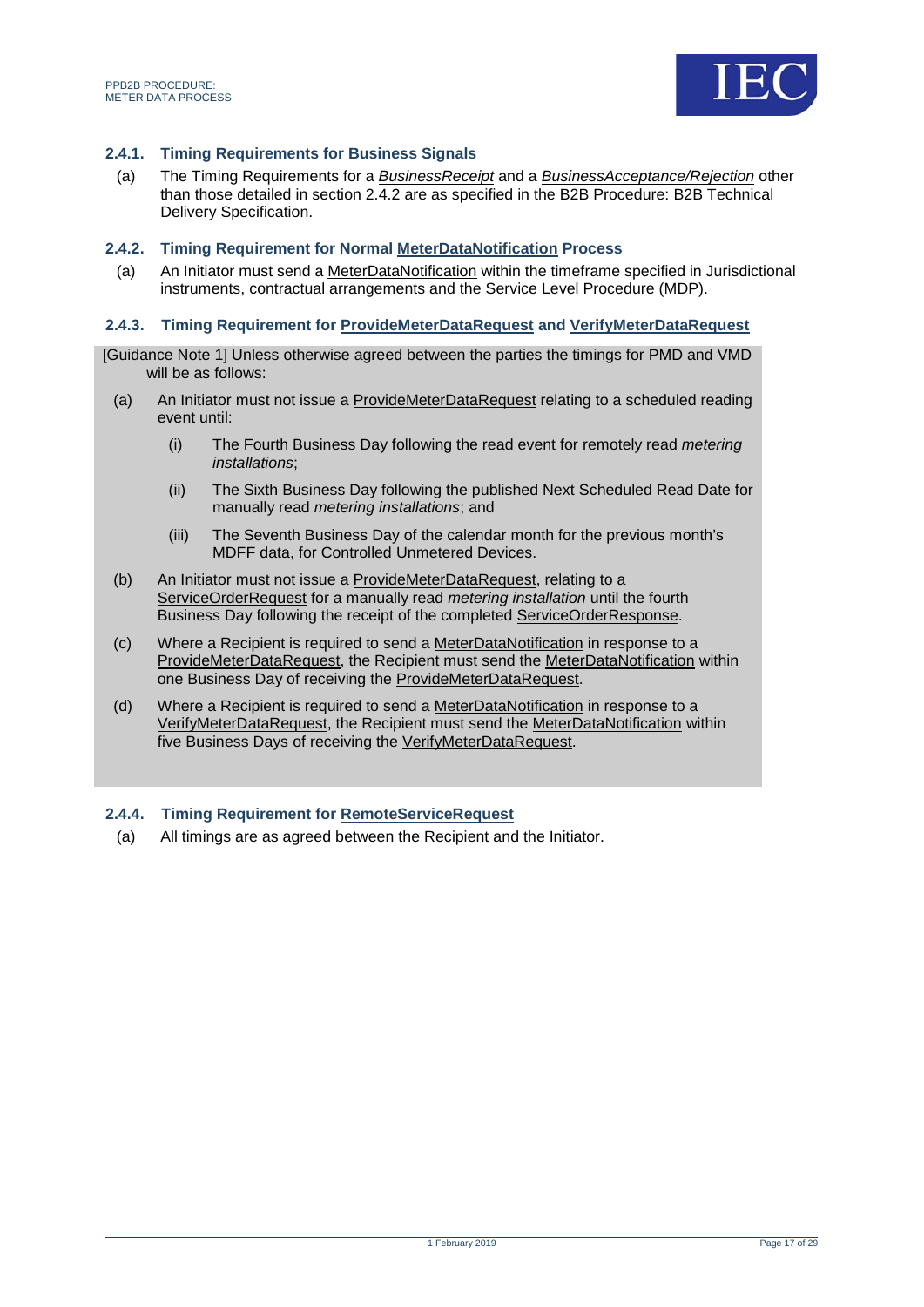

## <span id="page-17-0"></span>**2.5. Business Rules**

#### **2.5.1. Common**

- (a) [Guidance Note 1] MeterDataNotifications may be received out of sequence.
- (b) [Guidance Note 1] Prior to rejecting a MeterDataNotification, ProvideMeterDataRequest or VerifyMeterDataRequest on the basis that the Initiator does not have the correct Role for the *connection point*, Recipients must confirm that this is correct on the basis of information held in MSATS.
- (c) [Guidance Note 1] If a Recipient accepts a MeterDataNotification (with a *BusinessAcceptance/Rejection*) and subsequently discovers a problem with the MDFF data provided, the Recipient may raise a ProvideMeterDataRequest or VerifyMeterDataRequest to resolve the situation.
- (d) Any ProvideMeterDataRequest or VerifyMeterDataRequest with a *StartReadDate* earlier than the time limit prescribed in the NER for holding online data may be rejected by the Recipient.

#### **2.5.2. Meter Data Notification**

- (a) An Initiator issuing a MeterDataNotification must ensure that the MeterDataNotification contains either Accumulation Meter (a *CSVConsumptionData* record*)* or Interval Meter (a *CSVIntervalData* record) data and does not contain a mixture of the two.
- (b) An Initiator must ensure that the MDFF data provided in a MeterDataNotification is the latest version of that data.

#### **2.5.3. Provide Meter Data**

- (a) A Recipient who receives a ProvideMeterDataRequest must determine which Meter Readings the Initiator has requested in accordance with the following:
	- (i) For Accumulation Meters, the Recipient must provide all available MDFF data that the Initiator is entitled to for the inclusive period of the *StartReadDate* and *EndReadDate* specified in the ProvideMeterDataRequest. This includes all reading periods that ended in the requested date range.
	- (ii) For Interval Meters, the Recipient must provide all available MDFF data that the Initiator is entitled to for the inclusive period of the *StartReadDate* and *EndReadDate* specified in the ProvideMeterDataRequest.
- (b) If the *EndReadDate* is not provided in a ProvideMeterDataRequest, the Recipient must provide all MDFF data on and after the *StartReadDate* that the Initiator is entitled to receive.
- (c) [Guidance Note 1] Initiators must not repeatedly request MDFF data as a result of a fault within the processing of the data by the Initiator's systems.
- (d) Where an Initiator requests MDFF data in a ProvideMeterDataRequest for a period that covers a change between an Accumulation Meter and an Interval Meter, the Recipient must provide to the Initiator MeterDataNotifications with the MDFF data required for each date range applicable to each *metering installation* type.

#### **2.5.4. Verify Meter Data**

An Initiator must provide values in the fields in the VerifyMeterDataRequest to match the level of the data being queried:

- (a) If the data being queried is at the *NMI* level, only the *NMI* needs to be provided.
- (b) If the data being queried is at the single *meter* level, the *NMI* and the *MeterSerialNumber* must be provided.
- (c) If the data being queried is at an individual Datastream level, the *NMI*, *MeterSerialNumber* and *NMISuffix* must be provided.
- (d) If the data being queried relates to the configuration of a Site, the *NMI* and *NMIConfiguration* must be provided.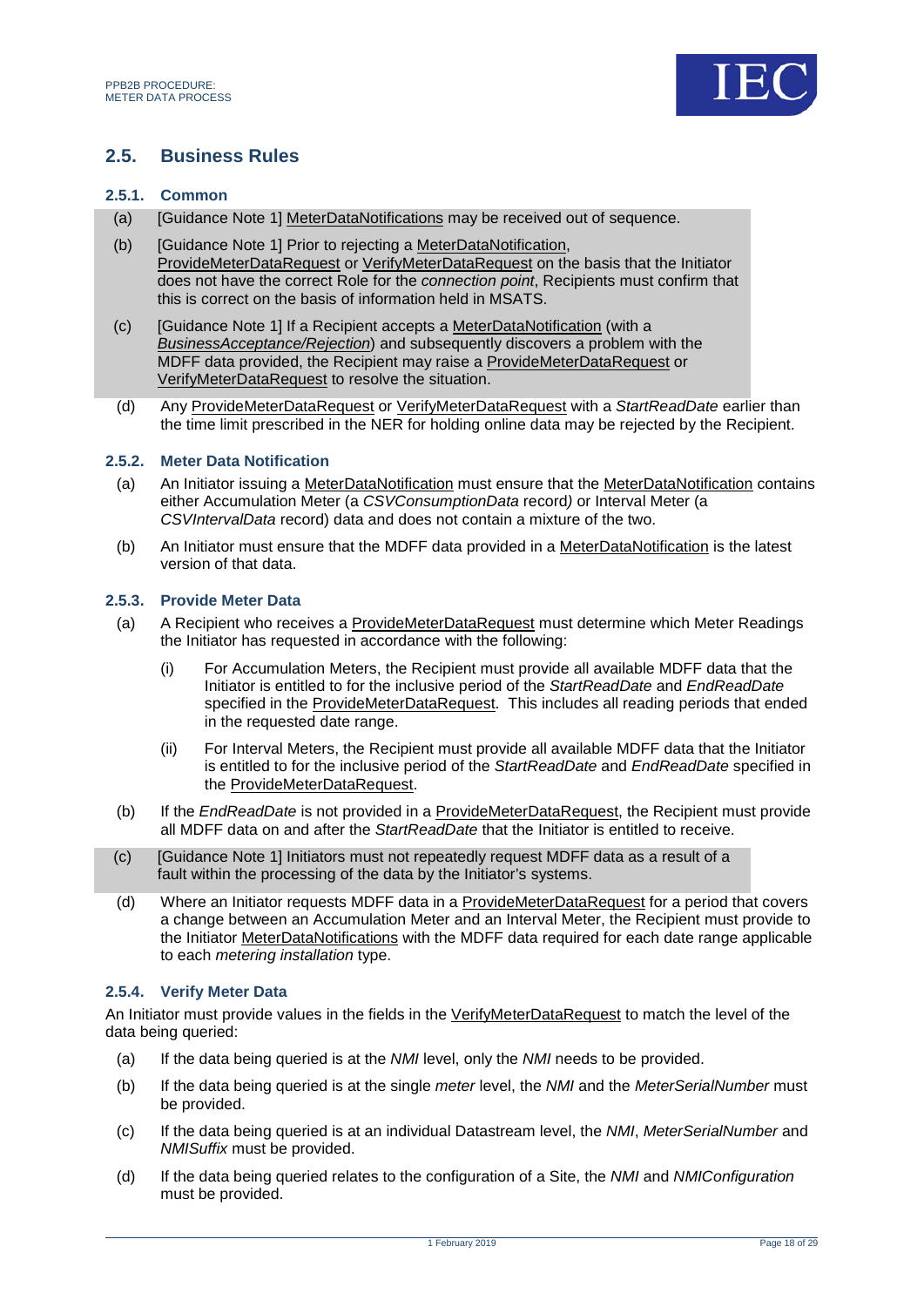

(e) The Initiator must ensure that the *InvestigationCode* and *InvestigationDescription* match the level of data provided as provided in paragraphs (a) - (d).

#### **2.5.4.1. Investigation Codes Usage**

(a) The Initiator must use the appropriate *InvestigationCode* as specified in table 6 to communicate the reason for the VerifyMeterDataRequest.

<span id="page-18-0"></span>

| Table 6 | <b>Investigation Code Explanations</b> |  |
|---------|----------------------------------------|--|
|         |                                        |  |

| <b>InvestigationCode</b>                | <b>Use</b>                                                                                                                                                                                                                                                                                      |
|-----------------------------------------|-------------------------------------------------------------------------------------------------------------------------------------------------------------------------------------------------------------------------------------------------------------------------------------------------|
| Confirm Reading For Vacant<br>Site      | Used where substituted metering data or estimated metering data is provided for a vacant site<br>and the Initiator reasonably believes the consumption is overstated.                                                                                                                           |
| Confirm Zero Consumption                | Used where the Initiator requires confirmation of a zero consumption value.                                                                                                                                                                                                                     |
| Incomplete Data                         | Used where the Initiator reasonably believes that they have not received a complete set of<br>data.                                                                                                                                                                                             |
|                                         | This code must only be used following a <b>ProvideMeterDataRequest</b> that has resulted in<br>incomplete MDFF data being provided.                                                                                                                                                             |
| Invalid MDFF Data                       | Used where the Initiator reasonably believes that data in the MDFF data (300/350 line) does<br>not match the configuration information in the MDFF data (200/250 line).                                                                                                                         |
| <b>Invalid Standing Data</b>            | This code is used where the Initiator reasonably believes that the configuration data in the<br>MDFF data is inconsistent with MSATS.<br>The Initiator must not use this code until the required timeframes for updating MSATS have<br>passed.                                                  |
| Missing Datastream                      | Used where the Initiator reasonably believes that the channel/s are incomplete based on the<br>configuration information provided. This could be in the MDFF file or information obtained<br>elsewhere.<br>This code must only be used following a ProvideMeterDataRequest that has resulted in |
|                                         | incomplete MDFF Data being provided.                                                                                                                                                                                                                                                            |
| Require Actual Reading or<br>Substitute | Used where the Initiator reasonably believes that they are entitled to Actual metering data or<br>substituted metering data for a specified period.                                                                                                                                             |
|                                         | This code must only be used following a <b>ProvideMeterDataRequest</b> that has not provided<br>actual or substituted metering data.                                                                                                                                                            |
| <b>Require Final Substitute</b>         | Used where the Initiator has received a Substitution and reasonably believes they should have<br>received a Substitution with a quality flag of 'F' (see section 2.4 of Metrology Procedure: Part<br>B).                                                                                        |
| Scheduled Reading<br>Required           | Used where the Initiator reasonably believes that the NSRD has lapsed and the MDFF data<br>has not been provided within the required timeframe.                                                                                                                                                 |
|                                         | This code must only be used following a ProvideMeterDataRequest that resulted in Estimated<br>metering data being provided.                                                                                                                                                                     |
| Service Order Reading<br>Required       | Used where the Initiator has received a ServiceOrderResponse with a ServiceOrderStatus of<br>'Partially Completed' or 'Completed' and the associated MDFF data has not been provided<br>within the required timeframe.                                                                          |
|                                         | The Initiator must provide the ServiceOrderNumber in the InvestigationDescription field. This<br>code must only be used following a ProvideMeterDataRequest that has resulted in Estimated<br>MDFF Data being provided.                                                                         |
| Verify High Reading                     | Used where the Initiator reasonably believes the Meter Reading is too high compared to<br>Historical Data, or following a customer complaint.                                                                                                                                                   |
|                                         | The verification required does not involve a field visit.                                                                                                                                                                                                                                       |
| Verify Low Reading                      | Used where the Initiator reasonably believes the Meter Reading is too low compared to<br>Historical Data, or following a customer complaint.<br>The verification required does not involve a field visit.                                                                                       |
| Verify/Missing Register                 | Used where the Initiator reasonably believes that the registers received in the MDFF do not                                                                                                                                                                                                     |
|                                         | align with those in MSATS.<br>This code must only be used following a ProvideMeterDataRequest that has resulted in                                                                                                                                                                              |
|                                         | incomplete MDFF Data being provided                                                                                                                                                                                                                                                             |
| Require Estimate Data                   | Used where the Initiator reasonably believes they are entitled to an <i>Estimation</i> .                                                                                                                                                                                                        |
|                                         | This code must only be used following a ProvideMeterDataRequest that has resulted in a<br>business event code of no data found                                                                                                                                                                  |
| Meter Churn                             | Used where the Initiator reasonable believes that they have not received actual Meter Churn<br>data.                                                                                                                                                                                            |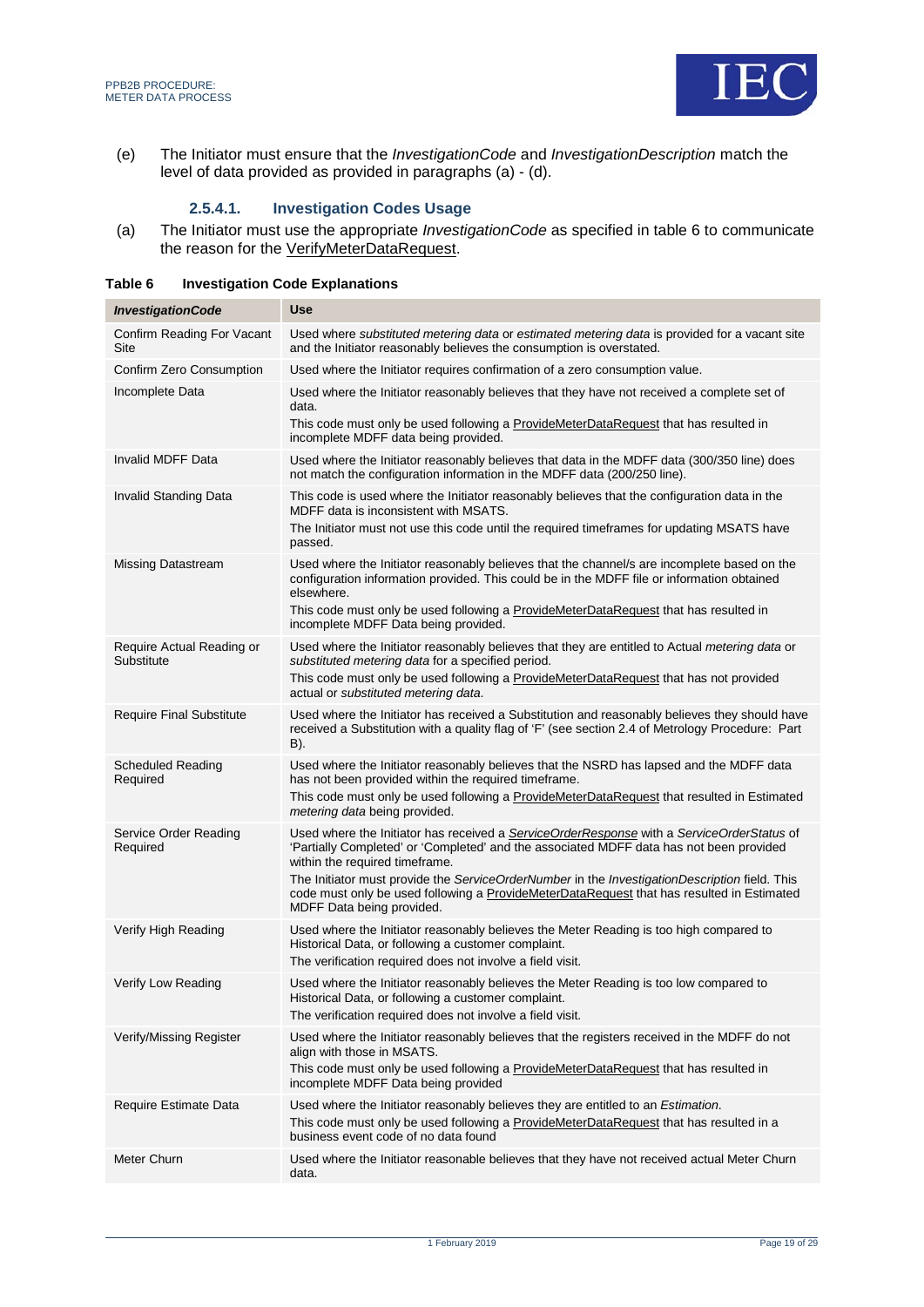

| <i><b>InvestigationCode</b></i> | <b>Use</b>                                                           |
|---------------------------------|----------------------------------------------------------------------|
| Other                           | Any other reason not covered by any other <i>InvestigationCode</i> . |

#### **2.5.5. Remote Service Request**

- (a) The Initiator must populate a RemoteServiceRequest (see Section 3.4)
- (b) The Recipient must send a RemoteServiceResponse (see Section 3.5).
- (c) The details provided in a RemoteServiceResponse must be as per the date and time provided in the request.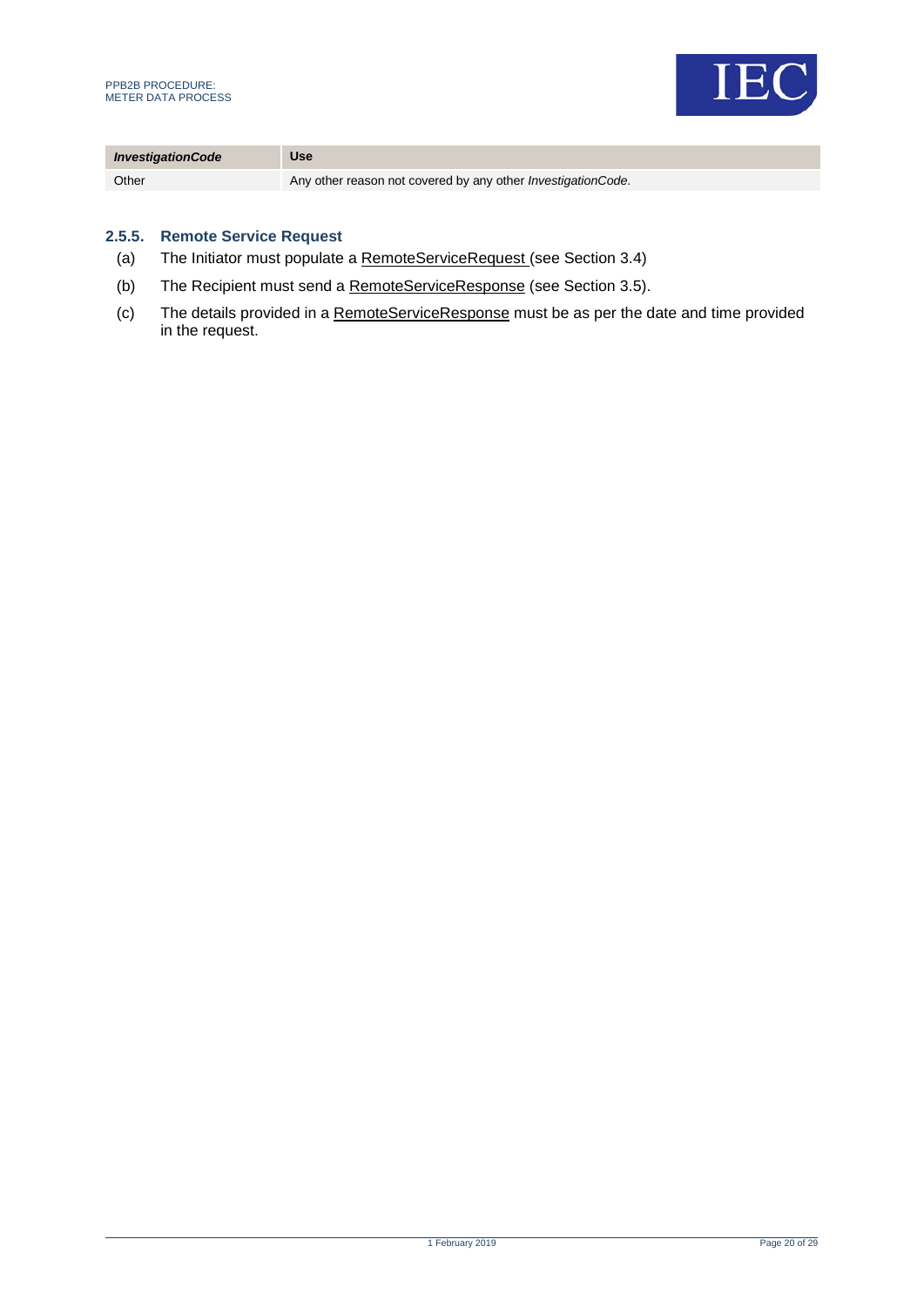

## <span id="page-20-0"></span>**3. TRANSACTIONS**

## **Key**

- $M =$  Mandatory (must be provided in all situations).
- $R$  = Required (must be provided if this information is available or has changed).
- $O =$  Optional (may be provided and should be used if provided).
- $N = Not required (not required and may be ignored if provided).$

## <span id="page-20-1"></span>**3.1. ProvideMeterDataRequest Data**

(a) Initiators must ensure that the ProvideMeterDataRequest conforms to the usage, format and definitional rules detailed in table 7:

#### <span id="page-20-3"></span>**Table 7 ProvideMeterDataRequest Data**

| <b>Field</b>         | <b>Format</b> | <b>Use</b> | <b>Definition</b>                                                                                                         |
|----------------------|---------------|------------|---------------------------------------------------------------------------------------------------------------------------|
| InitiatorRole        | VarChar(4)    | M          | The Initiator's Role requesting the MDFF Data. Participant Role as published in<br>MSATS.                                 |
| RequestID            | VarChar(15)   | M          | Initiator defined reference, used for reference and tracking. Must be a new<br>(unused) number, unique for the Initiator. |
| <b>NMI</b>           | Char(10)      | M          | NMI for the connection point missing data.                                                                                |
| <b>NMIChecksum</b>   | Char(1)       | O          | NMI Checksum for the connection point missing data.                                                                       |
| <b>StartReadDate</b> | <b>DATE</b>   | M          | The start date for the period for which the Initiator is requesting MDFF data.                                            |
| EndReadDate          | <b>DATE</b>   | O          | The end date for the period for which the initiator is requesting MDFF data.                                              |

## <span id="page-20-2"></span>**3.2. VerifyMeterDataRequest Data**

(a) Initiators must ensure that the VerifyMeterDataRequest conforms to the usage, format and definitional rules detailed in table 8:

| Field                       | <b>Format</b> | Use -<br><b>Interval</b><br>Data | Use -<br>Accu<br>mulati<br>on<br>Data | <b>Definition</b>                                                                                                                                                                                                                                                                                        |
|-----------------------------|---------------|----------------------------------|---------------------------------------|----------------------------------------------------------------------------------------------------------------------------------------------------------------------------------------------------------------------------------------------------------------------------------------------------------|
| <i><b>InitiatorRole</b></i> | VarChar(4)    | M                                | M                                     | The market role of the Initiator querying the MDFF Data. Participant<br>Role as published in MSATS.                                                                                                                                                                                                      |
| RequestID                   | VarChar(15)   | M                                | M                                     | Initiator defined reference, used for reference and tracking. Must<br>be a new (unused) number, unique for the Initiator.                                                                                                                                                                                |
| <b>NMI</b>                  | Char(10)      | M                                | M                                     | NMI for the connection point being queried.                                                                                                                                                                                                                                                              |
| <b>NMIChecksum</b>          | Char(1)       | O                                | $\circ$                               | NMI Checksum for the connection point.                                                                                                                                                                                                                                                                   |
| NMIConfiguration            | VarChar(240)  | M/N                              | M/N                                   | The NMIConfiguration provided in the MDFF Data being queried. If<br>this value is provided, the expected NMIConfiguration or the<br>perceived problem of the configuration must be provided in the<br>InvestigationDescription field.<br>Refer to 2.5.4 for the rules regarding the usage of this field. |
| <b>MeterSerial</b>          | VarChar(12)   | M/N                              | M/N                                   | Meter Serial ID.<br>Only required if the data being queried is at the single meter level<br>or an individual Datastream level.<br>Refer to section 2.5.4 for the rules regarding the usage of this field.                                                                                                |
| <b>NMISuffix</b>            | Char(2)       | M/N                              | M/N                                   | As defined in the NMI Procedure eq. 'E1','K1','Q2' etc.<br>Mandatory if the data being queried is at an individual Datastream<br>level (ie a single NMISuffix) or if a CurrentRead is provided.<br>Refer to section 2.5.4 for the rules regarding the usage of this field.                               |
| RegisterID                  | VarChar(10)   | $\circ$                          | $\circ$                               | Register identifier. Defined the same as the RegisterID field in the<br>CATS Register Identifier table.<br>May be provided where the data being queried relates to a single<br>RegisterID or if a CurrentRead is provided                                                                                |

#### <span id="page-20-4"></span>**Table 8 VerifyMeterDataRequest Data**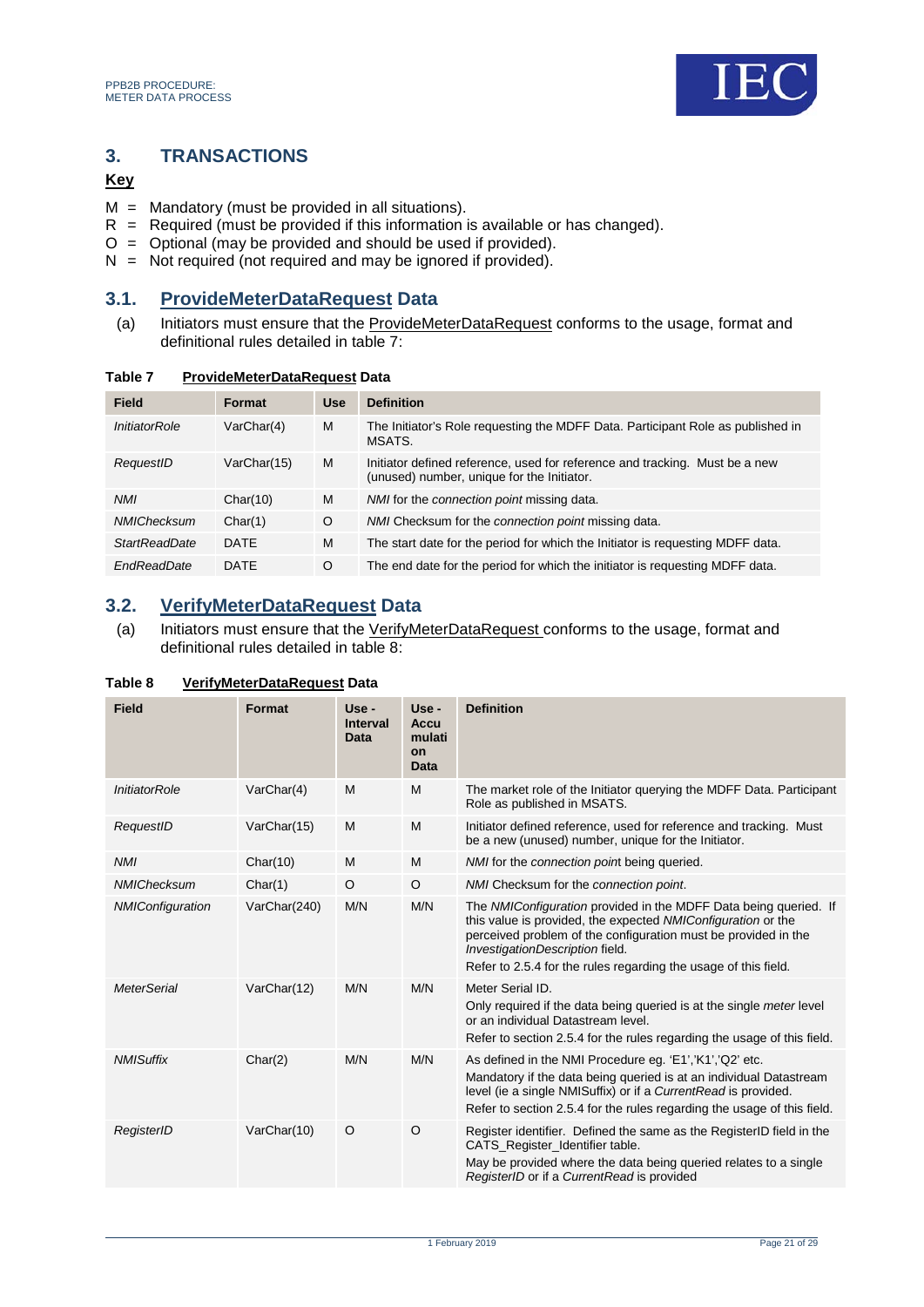

| <b>Field</b>                        | <b>Format</b> | Use -<br><b>Interval</b><br>Data | Use -<br>Accu<br>mulati<br>on<br><b>Data</b> | <b>Definition</b>                                                                                                                                                                                                                                                                                                                                                                                                                                                                                                                                                               |
|-------------------------------------|---------------|----------------------------------|----------------------------------------------|---------------------------------------------------------------------------------------------------------------------------------------------------------------------------------------------------------------------------------------------------------------------------------------------------------------------------------------------------------------------------------------------------------------------------------------------------------------------------------------------------------------------------------------------------------------------------------|
| CurrentRead                         | VarChar(15)   | N                                | M/N                                          | Original Meter Reading provided in the MDFF data being queried.<br>This must be presented as a Register Read. Example of values:<br>1234567.123 or 0012456.123.<br>Values must include leading zeros.<br>Values must be exclusive of meter multipliers.<br>Mandatory for Accumulation Meters if any of the following<br>InvestigationCodes are used:<br>• Confirm Reading For Vacant Site<br>• Verify High Reading<br>• Verify Low Reading<br>• Confirm Zero Consumption<br>If this field is populated, the NMISuffix must be populated and the<br>RegisterID may be populated. |
| <b>CurrentReadDate</b>              | <b>DATE</b>   | N                                | M/N                                          | Date of the Meter Reading in the MDFF data being queried.<br>Must be provided if CurrentRead is populated.                                                                                                                                                                                                                                                                                                                                                                                                                                                                      |
| <b>CurrentConsumption</b>           | Numeric(15,3) | N                                | M/N                                          | Original consumption figure (in kWh) in the MDFF data being<br>queried.<br>Must be provided if <i>CurrentRead</i> is populated.                                                                                                                                                                                                                                                                                                                                                                                                                                                 |
| <b>StartReadDate</b>                | DATE          | M                                | M                                            | The first day of the period the Initiator is querying.                                                                                                                                                                                                                                                                                                                                                                                                                                                                                                                          |
| EndReadDate                         | DATE          | M                                | O                                            | The last day of the period the Initiator is querying.<br>If querying a single day's <i>interval metering data</i> or a single<br>accumulation Meter Reading, this date is the same as the<br>StartReadDate.                                                                                                                                                                                                                                                                                                                                                                     |
| <b>InvestigationCode</b>            | VarChar(40)   | M                                | M                                            | Allowed values:<br>• Confirm Reading For Vacant Site<br>• Confirm Zero Consumption<br>• Incomplete Data<br>• Invalid MDFF Data<br>• Invalid Standing Data<br>• Missing Datastream<br>• Require Actual Reading or Substitute<br>• Scheduled Reading Required<br>• Require Final Substitute<br>• Service Order Reading Required<br>• Verify High Reading<br>• Verify Low Reading<br>• Verify/Missing Register<br>• Require Estimate Data<br>• Meter Churn<br>• Other                                                                                                              |
| <b>InvestigationDescrip</b><br>tion | Varchar(240)  | M                                | м                                            | Free text that must be used to assist the investigation. The Initiator<br>must specify the Meter Reading, the period and the description of<br>the problem.                                                                                                                                                                                                                                                                                                                                                                                                                     |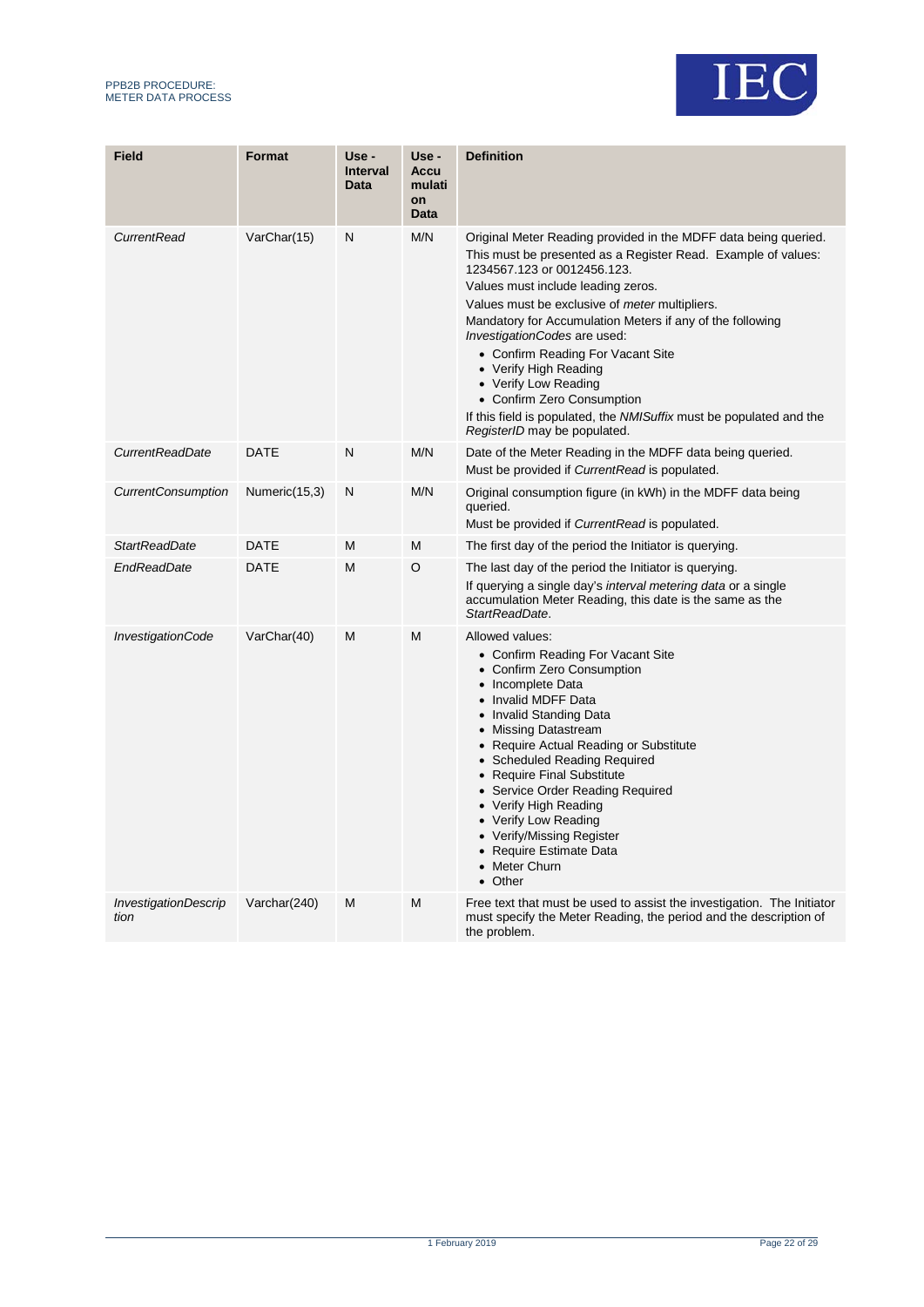

## <span id="page-22-0"></span>**3.3. MeterDataNotification Data**

(a) Initiators must ensure that the MeterDataNotification conforms to the usage, format and definitional rules detailed in table 9:

| <b>Field</b>              | Format         | <b>Use</b> | <b>Definition</b>                                                                                                                                                                                                                                                                                                         |  |  |
|---------------------------|----------------|------------|---------------------------------------------------------------------------------------------------------------------------------------------------------------------------------------------------------------------------------------------------------------------------------------------------------------------------|--|--|
| RecipientRole             | VarChar(4)     | M          | The Recipient's Role as published in MSATS.                                                                                                                                                                                                                                                                               |  |  |
| RequestID                 | VarChar(15)    | M/N        | The RequestID provided in the initiating Request.<br>Not required when transaction sent as part of the normal Meter Data<br>Notification Process.<br>Mandatory when the transaction is sent to the requesting Initiator as a<br>response to a ProvideMeterDataRequest, VerifyMeterDataRequest or<br>RemoteServiceRequest. |  |  |
| <b>CSVConsumptionData</b> | <b>CSVDATA</b> | R.         | Contains embedded data in CSV format for Accumulation Meters. This is<br>the standard file format for <i>accumulated metering data</i> -defined in a valid<br>MDFF.<br>Refer to 2.5.2a for details of the usage of this field.                                                                                            |  |  |
| <b>CSVIntervalData</b>    | <b>CSVDATA</b> | R          | Contains embedded data in CSV format for Interval Meters. This is the<br>standard file format for <i>interval metering data</i> -defined in a valid MDFF.<br>Refer to 2.5.2 a for details of the usage of this field.                                                                                                     |  |  |

#### <span id="page-22-2"></span>**Table 9 MeterDataNotification Data**

## <span id="page-22-1"></span>**3.4. RemoteServiceRequest Data**

(a) Initiators must ensure that the RemoteServiceRequest conforms to the usage, format and definitional rules detailed in table 10:

<span id="page-22-3"></span>**Table 10 RemoteServiceRequest Data**

| <b>Field</b>                 | Format          | <b>Use</b> | <b>Definition</b>                                                                                                                                                                                                                                                                                              |
|------------------------------|-----------------|------------|----------------------------------------------------------------------------------------------------------------------------------------------------------------------------------------------------------------------------------------------------------------------------------------------------------------|
| RequestID                    | VARCHAR(15)     | M          | Initiator defined reference, used for reference and tracking. Must be a new<br>(unused) number, unique for the Initiator.                                                                                                                                                                                      |
| <b>NMI</b>                   | <b>CHAR(10)</b> | M          | NMI for the connection point.                                                                                                                                                                                                                                                                                  |
| <b>NMIChecksum</b>           | CHAR(1)         | $\circ$    | NMI Checksum for the connection point.                                                                                                                                                                                                                                                                         |
| <b>MeterSerialNum</b><br>ber | VARCHAR(12)     | $\circ$    | Meter Serial ID(s).<br>This is a repeatable field to allow for the provision of multiple meters.<br>When left blank it indicates that the service applies to all meters associated<br>with the NMI.                                                                                                            |
| <b>ServiceType</b>           | VARCHAR(40)     | M          | Describes the specific service required<br><b>Standard Values:</b><br>Remote On Demand Meter Read<br>$\bullet$<br>Metering Installation Inquiry<br>$\bullet$<br><b>Start Remote Scheduled Meter Read</b><br>Stop Remote Scheduled Meter Read<br>Change Remote Scheduled Meter Read<br><user defined=""></user> |
| <b>RequestCode</b>           | VARCHAR(40)     | M          | Describes the specific type of measurement/data that the initiator requires.<br>Standard values:<br><b>Meter Contactor Status</b><br>Voltage<br>Current<br>Average Voltage<br>Events<br>Frequency<br><b>Active Energy</b><br><b>Reactive Energy</b><br><b>Index Read</b><br><user defined=""></user>           |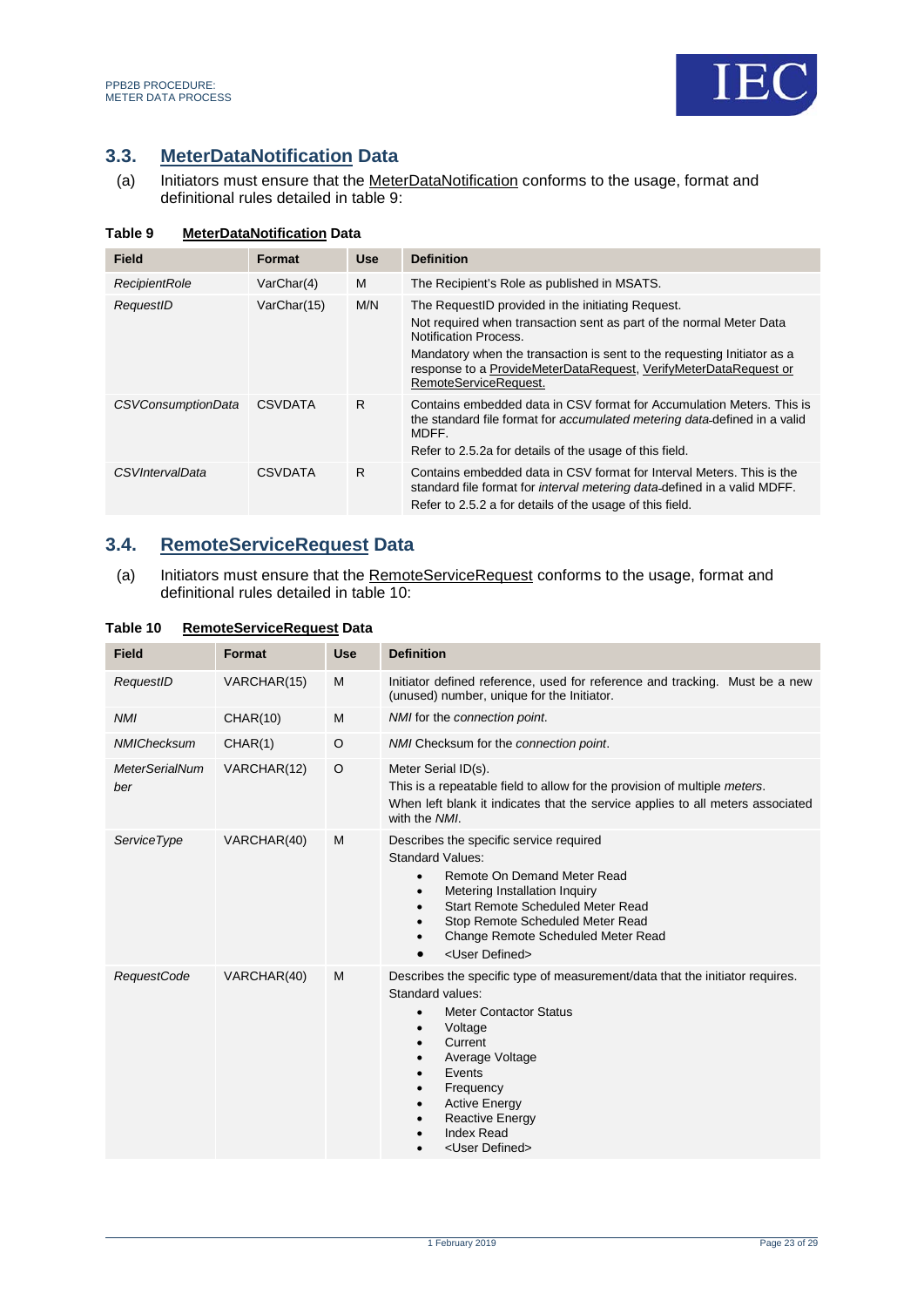

| <b>Field</b>         | Format          | <b>Use</b> | <b>Definition</b>                                                                                                                                                                                                                                                                                                                                                            |
|----------------------|-----------------|------------|------------------------------------------------------------------------------------------------------------------------------------------------------------------------------------------------------------------------------------------------------------------------------------------------------------------------------------------------------------------------------|
| <b>ResponseForma</b> | VARCHAR(20)     | M          | This defines the structure of the response payload as agreed between the<br>Initiator and Recipient<br><b>Standard Values:</b><br><b>MDN</b><br>CSV<br><b>MDFF</b><br><b>XML</b><br>BASE64<br><user defined=""><br/>Where MDN is used the response will follow existing meter data delivery<br/>mechanisms. Otherwise the return data will be in the response payload</user> |
| <b>FromDateTime</b>  | <b>DATETIME</b> | $\circ$    | When blank assumes current date and time. The time will be EST unless<br>otherwise agreed.                                                                                                                                                                                                                                                                                   |
| <b>ToDateTime</b>    | <b>DATETIME</b> | $\Omega$   | When blank assumes current date and time. The time will be EST unless<br>otherwise agreed.                                                                                                                                                                                                                                                                                   |
| UserDef1             | VARCHAR(240)    | O          | Usage agreed between initiator and recipient.<br>Can be used for example to define different measurement periods for the<br>response, or measurement such as power factor, or request secondary data<br>streams in the response.                                                                                                                                             |
| UserDef <sub>2</sub> | VARCHAR(240)    | $\circ$    | Usage agreed between initiator and recipient.                                                                                                                                                                                                                                                                                                                                |
| UserDef3             | VARCHAR(240)    | O          | Usage agreed between initiator and recipient.                                                                                                                                                                                                                                                                                                                                |
| UserDef4             | VARCHAR(240)    | $\circ$    | Usage agreed between initiator and recipient.                                                                                                                                                                                                                                                                                                                                |
| UserDef5             | VARCHAR(240)    | $\circ$    | Usage agreed between initiator and recipient.                                                                                                                                                                                                                                                                                                                                |
| UserDef6             | VARCHAR(240)    | $\circ$    | Usage agreed between initiator and recipient.                                                                                                                                                                                                                                                                                                                                |
| UserDef7             | VARCHAR(240)    | O          | Usage agreed between initiator and recipient.                                                                                                                                                                                                                                                                                                                                |
| UserDef8             | VARCHAR(240)    | O          | Usage agreed between initiator and recipient.                                                                                                                                                                                                                                                                                                                                |
| UserDef9             | VARCHAR(240)    | $\circ$    | Usage agreed between initiator and recipient.                                                                                                                                                                                                                                                                                                                                |
| UserDef10            | VARCHAR(240)    | $\circ$    | Usage agreed between initiator and recipient.                                                                                                                                                                                                                                                                                                                                |

## <span id="page-23-0"></span>**3.5. RemoteServiceResponse Data**

(a) Recipients must ensure that the RemoteServiceResponse conforms to the usage, format and definitional rules detailed in table 11:

| <b>Field</b>          | Format      | <b>Use</b> | <b>Definition</b>                                                                                                                                                                                                                                                                          |
|-----------------------|-------------|------------|--------------------------------------------------------------------------------------------------------------------------------------------------------------------------------------------------------------------------------------------------------------------------------------------|
| RequestID             | VARCHAR(15) | M          | Initiator defined reference, used for reference and tracking. Must be a new<br>(unused) number, unique for the Initiator.                                                                                                                                                                  |
| NMI.                  | CHAR(10)    | M          | NMI for the connection point.                                                                                                                                                                                                                                                              |
| <b>NMIChecksum</b>    | CHAR(1)     | O          | NMI Checksum for the connection point.                                                                                                                                                                                                                                                     |
| MeterSerialNum<br>ber | VARCHAR(12) | M          | Meter Serial ID(s).<br>This is a repeatable field to allow for the provision of multiple <i>meters</i> .                                                                                                                                                                                   |
| ServiceType           | VARCHAR(40) | M          | Describes the specific service required<br><b>Standard Values:</b><br>Remote On Demand Meter Read<br>$\bullet$<br>Metering Installation Inquiry<br>Start Remote Scheduled Meter Read<br>Stop Remote Scheduled Meter Read<br>Change Remote Scheduled Meter Read<br><user defined=""></user> |

## <span id="page-23-1"></span>**Table 11 RemoteServiceResponse Data**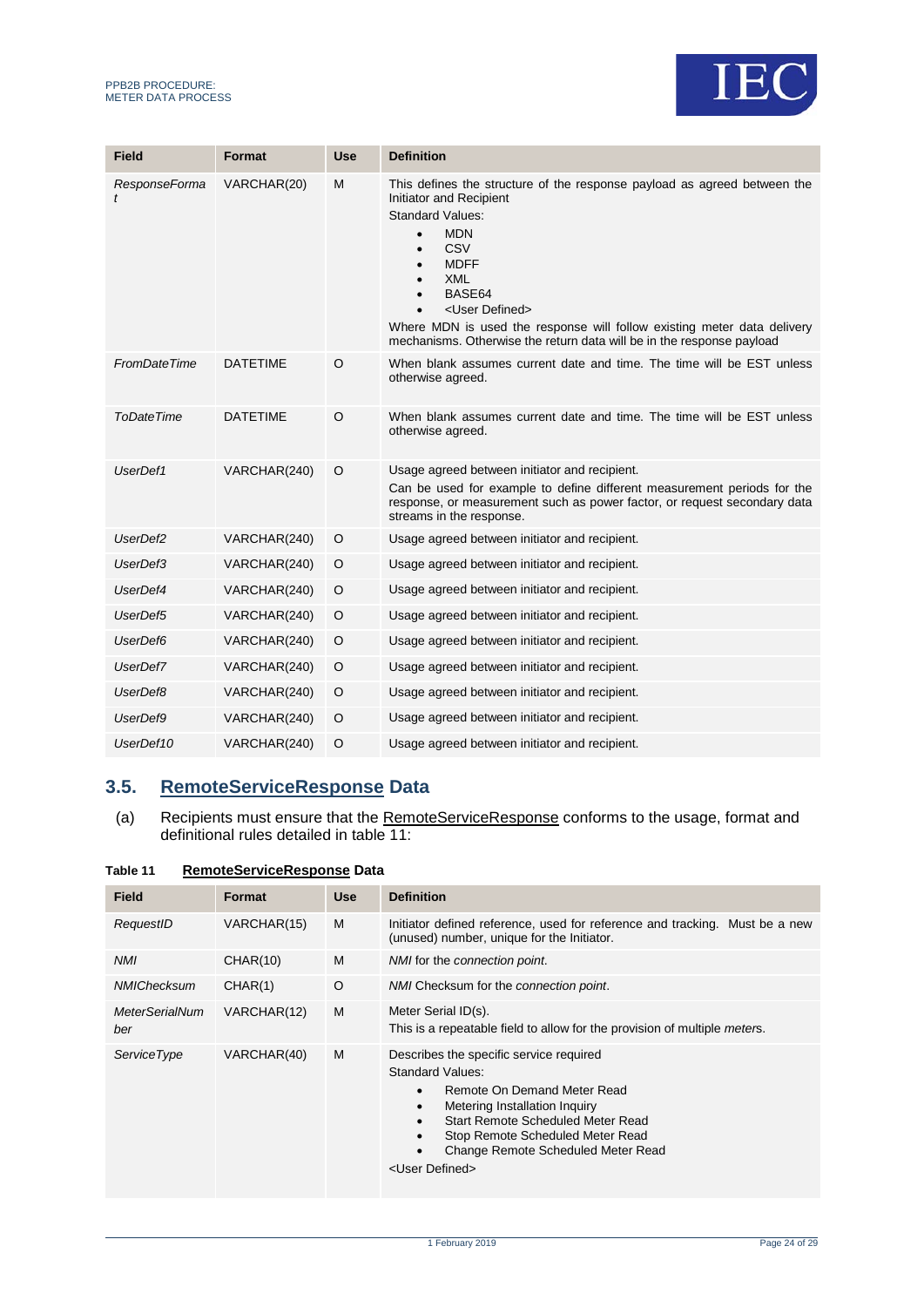

| <b>Field</b>         | Format          | <b>Use</b> | <b>Definition</b>                                                                                                                                                                                                                                                                                                                                                            |
|----------------------|-----------------|------------|------------------------------------------------------------------------------------------------------------------------------------------------------------------------------------------------------------------------------------------------------------------------------------------------------------------------------------------------------------------------------|
| RequestCode          | VARCHAR(40)     | M          | Describes the specific type of measurement/data that the initiator requires.<br>Standard values:<br><b>Meter Contactor Status</b><br>$\bullet$<br>Voltage<br>Current<br>Average Voltage<br>Events<br>Frequency<br><b>Active Energy</b><br><b>Reactive Energy</b><br><b>Index Read</b><br><user defined=""></user>                                                            |
| <b>ResponseForma</b> | VARCHAR(20)     | M          | This defines the structure of the response payload as agreed between the<br>Initiator and Recipient<br><b>Standard Values:</b><br><b>MDN</b><br>CSV<br><b>MDFF</b><br><b>XML</b><br>BASE64<br><user defined=""><br/>Where MDN is used the response will follow existing meter data delivery<br/>mechanisms. Otherwise the return data will be in the response payload</user> |
| <b>FromDateTime</b>  | <b>DATETIME</b> | $\circ$    | When blank assumes current date and time. The time will be EST unless<br>otherwise agreed.                                                                                                                                                                                                                                                                                   |
| <b>ToDateTime</b>    | <b>DATETIME</b> | O          | When blank assumes current date and time. The time will be EST unless<br>otherwise agreed.                                                                                                                                                                                                                                                                                   |
| UserDef1             | VARCHAR(240)    | O          | Usage agreed between initiator and recipient. Can be used for example to<br>define different measurement periods for the response, or measurement such<br>as power factor, or request secondary data streams in the response.                                                                                                                                                |
| UserDef2             | VARCHAR(240)    | O          | Usage agreed between initiator and recipient.                                                                                                                                                                                                                                                                                                                                |
| UserDef3             | VARCHAR(240)    | O          | Usage agreed between initiator and recipient.                                                                                                                                                                                                                                                                                                                                |
| UserDef4             | VARCHAR(240)    | O          | Usage agreed between initiator and recipient.                                                                                                                                                                                                                                                                                                                                |
| UserDef5             | VARCHAR(240)    | O          | Usage agreed between initiator and recipient.                                                                                                                                                                                                                                                                                                                                |
| UserDef6             | VARCHAR(240)    | O          | Usage agreed between initiator and recipient.                                                                                                                                                                                                                                                                                                                                |
| UserDef7             | VARCHAR(240)    | O          | Usage agreed between initiator and recipient.                                                                                                                                                                                                                                                                                                                                |
| UserDef8             | VARCHAR(240)    | O          | Usage agreed between initiator and recipient.                                                                                                                                                                                                                                                                                                                                |
| UserDef9             | VARCHAR(240)    | O          | Usage agreed between initiator and recipient.                                                                                                                                                                                                                                                                                                                                |
| UserDef10            | VARCHAR(240)    | $\circ$    | Usage agreed between initiator and recipient.                                                                                                                                                                                                                                                                                                                                |
| ResponsePaylo<br>ad  | DATA            | O          | Payload in the format as described in Response Format                                                                                                                                                                                                                                                                                                                        |
| ErrorCode            | VARCHAR(4)      | M          | $0 =$ success. Other codes as agreed between parties                                                                                                                                                                                                                                                                                                                         |
| ErrorDescription     | VARCHAR(240)    | M/N        | Description of the Error<br>Mandatory when Error Code does not equal 0                                                                                                                                                                                                                                                                                                       |
| ProductCode          | VARCHAR(10)     | $\circ$    | Product code of the service<br>This field repeats to allow provision of details for multiple Product Codes.                                                                                                                                                                                                                                                                  |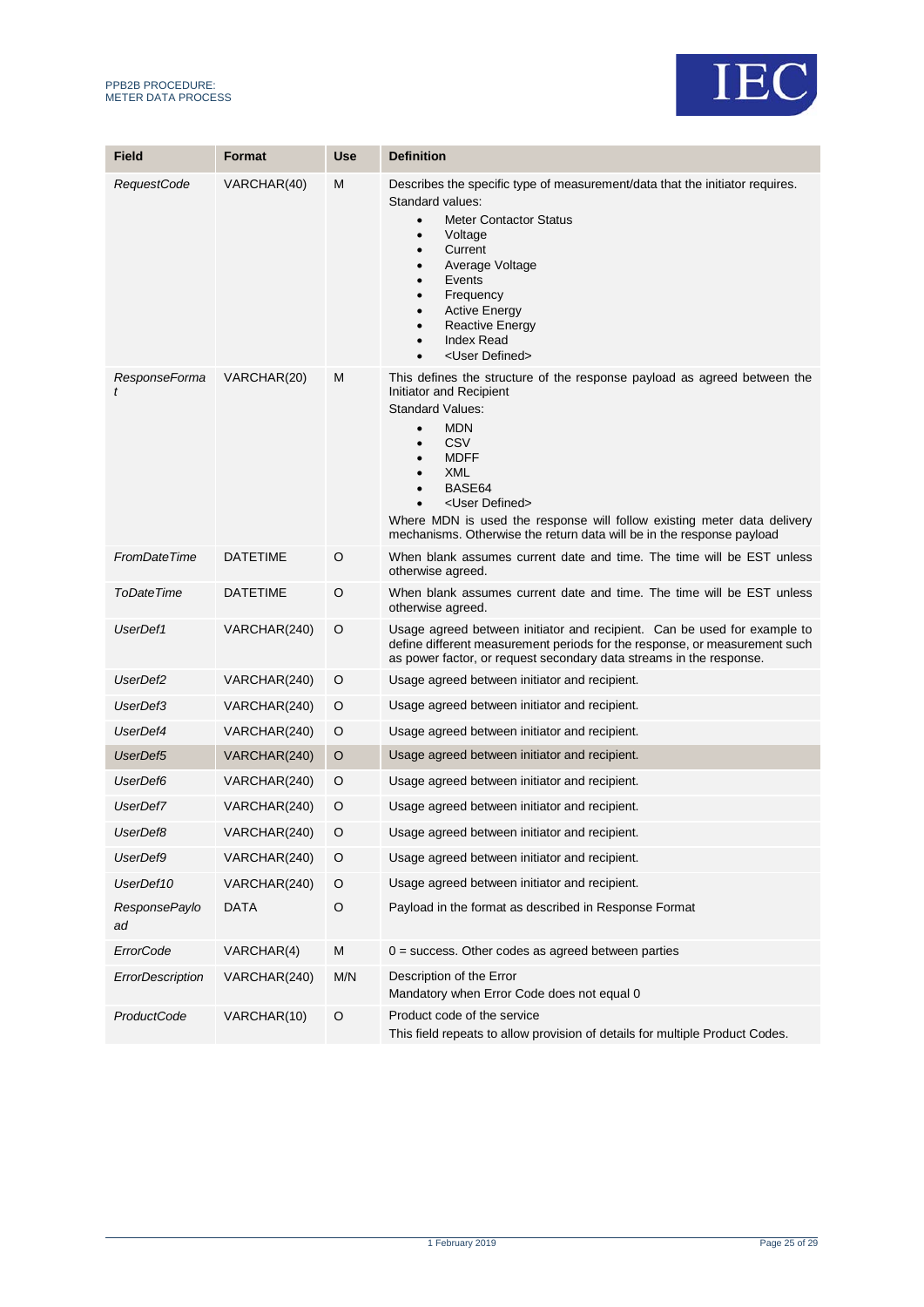

## <span id="page-25-0"></span>*3.6. BusinessAcceptance/Rejection*

(a) A Participant must ensure that a *BusinessAcceptance/Rejection* has a *Status* as specified in table 12:

| <b>Field</b>  | Format      | <b>Use</b> | <b>Definition</b>                                                                                                                                                   |
|---------------|-------------|------------|---------------------------------------------------------------------------------------------------------------------------------------------------------------------|
| <b>Status</b> | Enumeration | M          | Permitted content:<br>Accept<br>$\bullet$<br>Partial<br>$\bullet$<br>Reject<br>$\bullet$<br>Refer to Clause 2.2.2, 2.2.3, 2.2.4, 2.2.5 and the B2B Guide for usage. |

#### <span id="page-25-1"></span>**Table 12** *Business Acceptance/Rejection* **Data**

(b) If the *Status* is not 'Accept', a Participant must provide one or more of the Event blocks in table 13:

| <b>Field</b> | Format               | <b>Use</b> | <b>Definition</b>                                                                                                                                                                                                                                                                                                                                   |
|--------------|----------------------|------------|-----------------------------------------------------------------------------------------------------------------------------------------------------------------------------------------------------------------------------------------------------------------------------------------------------------------------------------------------------|
| EventCode    | NUMERIC(4)           | M          | A code to indicate the reason for the rejection. Applicable codes are in the table at<br>3.7. A positive number.                                                                                                                                                                                                                                    |
| Keylnfo      | NUMERIC(x8)          | M/N        | If this field is populated with a number, the number is the line number within the<br>CSV data block that the event occurred.<br>If the field is not populated, the EventCode refers to the aseXML transaction, not<br>the CSV data.                                                                                                                |
| Context      | EventContext         | M/N        | The Data Element in the received Business Document that cause the Event.<br>For an error in the CSV data block (Keylnfo is populated) this will be a copy of the<br>line where the event was found. Where the line is longer than the field size<br>available, the field is to be fully populated starting from the first character of the<br>line. |
| Explanation  | Unlimited<br>Varchar | M/O        | An explanation of the event. Must be provided where the Business Event requires<br>an Explanation.                                                                                                                                                                                                                                                  |

#### <span id="page-25-2"></span>**Table 13** *BusinessAcceptance/Rejection* **Data for MeterDataNotification if not Accepted**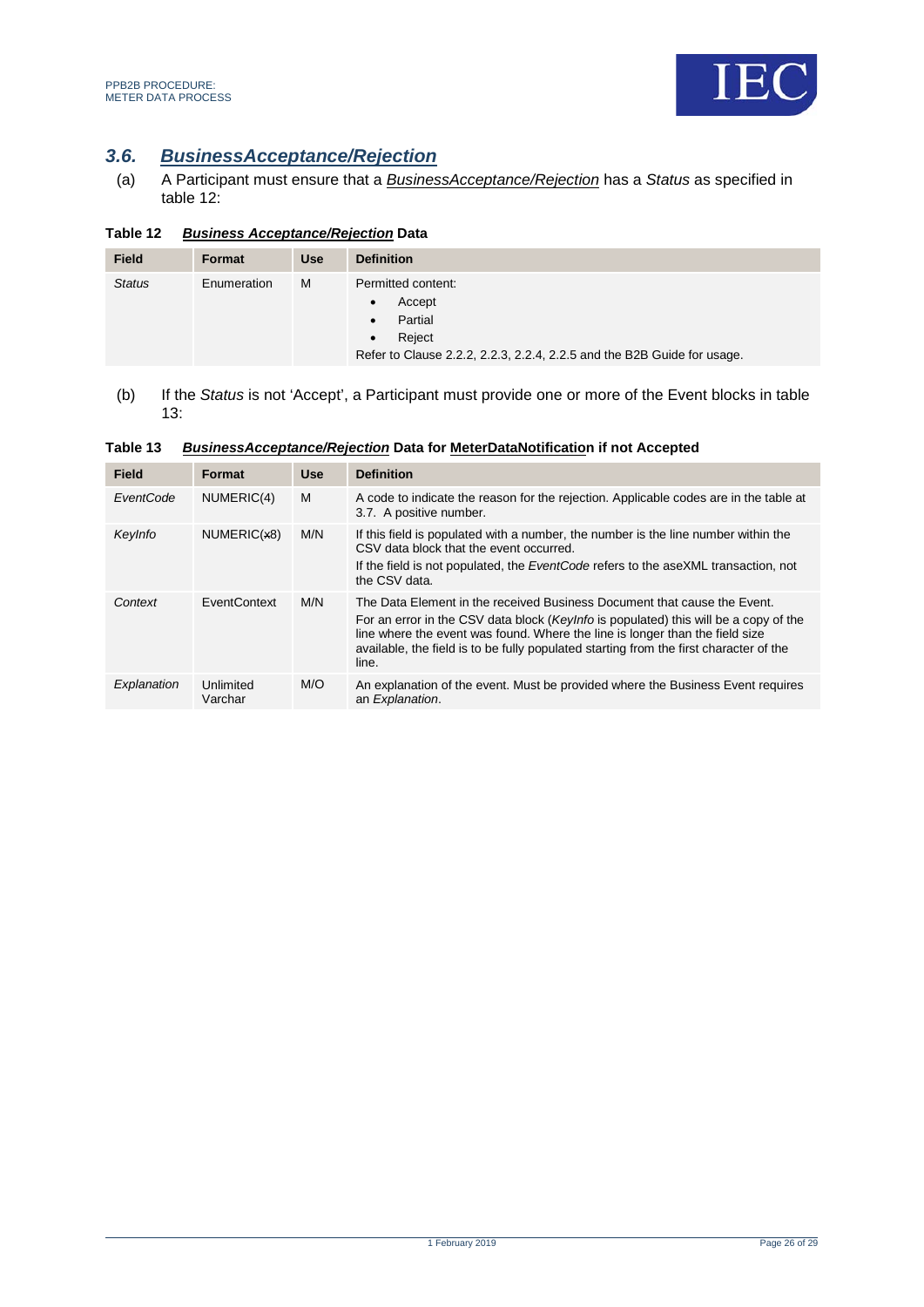

## **3.7. Applicable Events**

- (a) Participants must use the most relevant Business Event(s). Where multiple *EventCode(s)* are applicable these may be provided.
- (b) Where the *EventCode* is not in the aseXML reserved range (0-999), an *EventCodeDescription* should be included in accordance with the aseXML Guidelines.
- (c) The relevant Business Events and *EventCode(s)* are in table 14.

#### **Table 14 Meter Data Process - Business Event Details**

<span id="page-26-1"></span><span id="page-26-0"></span>

| <b>Business Event</b>                                                                         | Explanation<br>Required | Severity    | MeterData<br>Notification | ProvideMeter<br>DataRequest | VerifyMeter<br>DataRequest | RemoteService<br>Request | Event Code | <b>Relevant Procedure Clause</b><br>or Reference Notes                                                                                                               |
|-----------------------------------------------------------------------------------------------|-------------------------|-------------|---------------------------|-----------------------------|----------------------------|--------------------------|------------|----------------------------------------------------------------------------------------------------------------------------------------------------------------------|
| Requested data has previously been sent in response to a<br>previous ProvideMeterDataRequest. | No                      | Error       |                           | Yes                         |                            |                          | 1936       | Initiator has made more than one request for the<br>same version of the MDFF data.                                                                                   |
| Participant is not entitled to requested data for part of the<br>date range requested         | <b>No</b>               | Information |                           | Yes                         |                            |                          | 1934       | The Severity is 'Information' as the Recipient will<br>send a MeterDataNotification to the Initiator with the<br>available MDFF data.<br>Refer Clauses 2.2.3 & 2.2.4 |
| Participant is not entitled to requested data for part of the<br>date range requested         | <b>No</b>               | Error       |                           |                             | Yes                        |                          | 1934       | The Severity is 'Error' as the Recipient will not send<br>a MeterDataNotification to the Initiator with the<br>available MDFF data.<br>Refer Clauses 2.2.3 & 2.2.4   |
| Participant is not entitled to requested data for date range<br>requested                     | No                      | Error       |                           | Yes                         | Yes                        | Yes                      | 1933       | General market principle.                                                                                                                                            |
| Insufficient information provided to action Request.                                          | Yes                     | Error       |                           |                             | Yes                        |                          | 1958       | The Initiator has not clearly defined the reading, the<br>period and the description of the problem.                                                                 |
| NSRD not past yet (ie allowed timeframe to provide<br>reading has not expired yet).           | <b>No</b>               | Error       |                           |                             | Yes                        |                          | 1948       |                                                                                                                                                                      |
| Query has been investigated and no change made to the<br>MDFF Data.                           | Yes                     | Error       |                           |                             | Yes                        |                          | 1959       |                                                                                                                                                                      |
| StartReadDate is before the MDP SLP on-line storage<br>requirement.                           | <b>No</b>               | Information |                           | Yes                         | Yes                        |                          | 1960       | 2.5.1d                                                                                                                                                               |
| Requested data is no longer on-line                                                           | <b>No</b>               | Error       |                           | Yes                         | Yes                        |                          | 1946       | 2.5.1 d                                                                                                                                                              |
| No data found                                                                                 | <b>No</b>               | Error       |                           | Yes                         | Yes                        |                          | 1931       |                                                                                                                                                                      |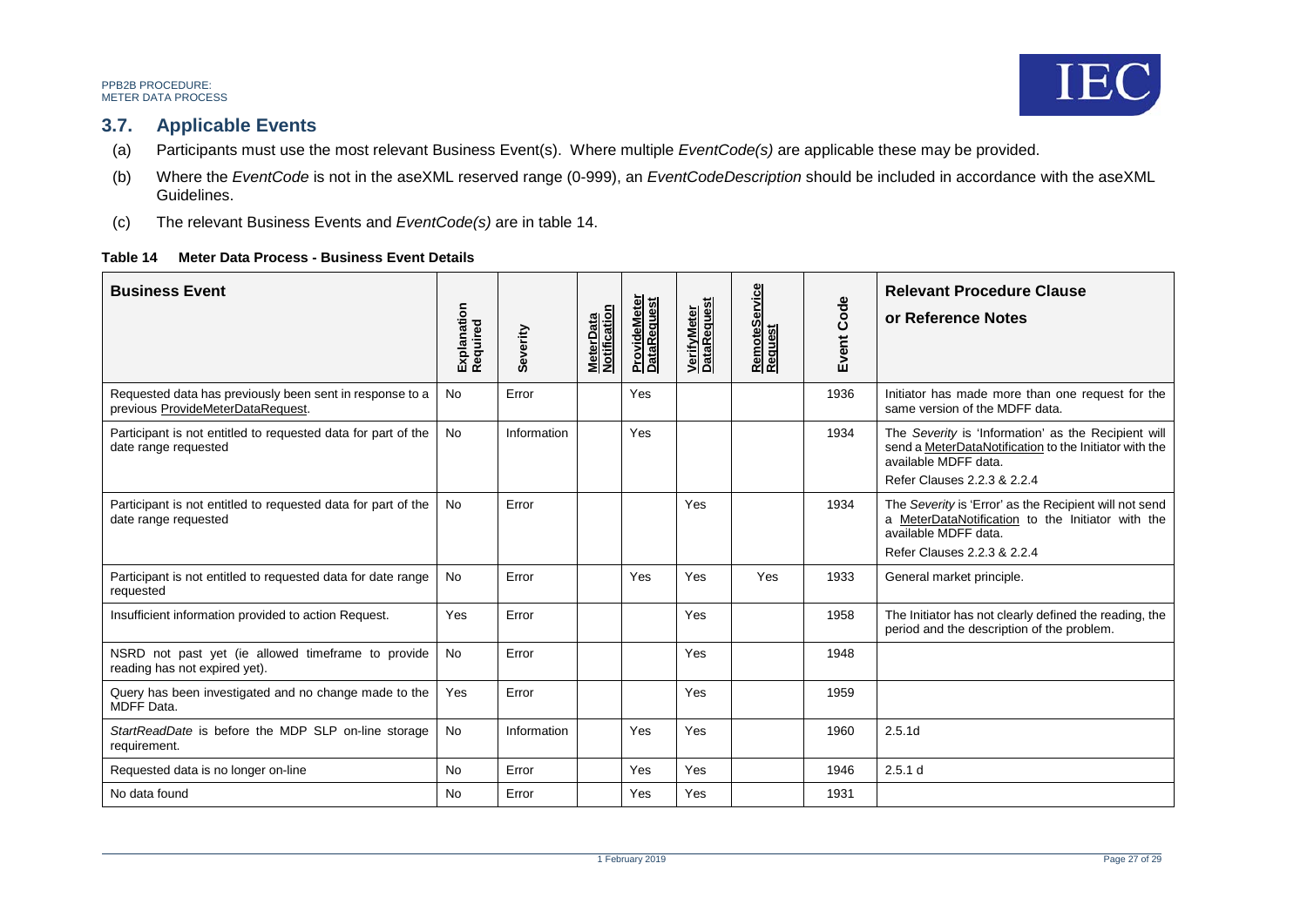#### PPB2B PROCEDURE: METER DATA PROCESS



| <b>Business Event</b>                                                                                        |           | Severity    | MeterData<br>Notification | <b>ProvideMeter</b><br>DataRequest | VerifyMeter<br>DataRequest | RemoteService<br>Request | Event Code | <b>Relevant Procedure Clause</b><br>or Reference Notes                                                       |
|--------------------------------------------------------------------------------------------------------------|-----------|-------------|---------------------------|------------------------------------|----------------------------|--------------------------|------------|--------------------------------------------------------------------------------------------------------------|
| New request with previously used RequestID.                                                                  | Yes       | Error       |                           | Yes                                | Yes                        | Yes                      | 1913       |                                                                                                              |
| NMI abolished.                                                                                               | <b>No</b> | Error       |                           | Yes                                | Yes                        | Yes                      | 1961       |                                                                                                              |
| No active meters.                                                                                            | <b>No</b> | Error       |                           | Yes                                | Yes                        | Yes                      | 1962       |                                                                                                              |
| Recipient is not the MDP for the whole period.                                                               | <b>No</b> | Information |                           | Yes                                |                            |                          | 1963       |                                                                                                              |
| Recipient is not the MDP for the whole period.                                                               | <b>No</b> | Error       |                           |                                    | Yes                        |                          | 1963       |                                                                                                              |
| Recipient is not responsible for the supplied NMI.                                                           | Yes       | Error       |                           | Yes                                | Yes                        | Yes                      | 1923       | The Recipient is not responsible for the NMI.                                                                |
| Format problem found in MDFF                                                                                 | Yes       | Error       | Yes                       |                                    |                            |                          | 1925       | An error occurred while loading the MDFF. Status<br>indicates the data that has been rejected (Table<br>11)  |
| Required timeframe for updating MSATS has not passed                                                         | <b>No</b> | Error       |                           |                                    | Yes                        |                          | 1968       | Used where the Initiator has not waited the<br>required time for MSATS to be updated.                        |
| <b>Invalid Request</b>                                                                                       | Yes       | Error       |                           |                                    | Yes                        |                          | 1969       | Used where the Request does not make sense to<br>the Recipient.                                              |
| Recipient did not initiate request                                                                           | Yes       | Error       | Yes                       |                                    |                            |                          | 206        | Standard aseXML Code.<br>The RequestID in the MeterDataNotification is not<br>one provided by the Recipient. |
| Accept                                                                                                       | <b>No</b> | Information | Yes                       | Yes                                | Yes                        | Yes                      | $\Omega$   | Standard aseXML Code                                                                                         |
| Data missing. Details provided in Explanation                                                                | Yes       | Error       | Yes                       | Yes                                | Yes                        | Yes                      | 201        | Standard aseXML Code<br>Used where data with a usage of Required in the<br>Procedure is missing.             |
| Invalid data. Details provided in Explanation                                                                | Yes       | Error       | Yes                       | Yes                                | Yes                        | Yes                      | 202        | Standard aseXML Code<br>Covers situations where the data in a field or<br>combination of fields is invalid.  |
| Request matches an existing Request. The TransactionID<br>of the related Request is provided in Explanation. | Yes       | Error       |                           |                                    | Yes                        |                          | 1965       |                                                                                                              |